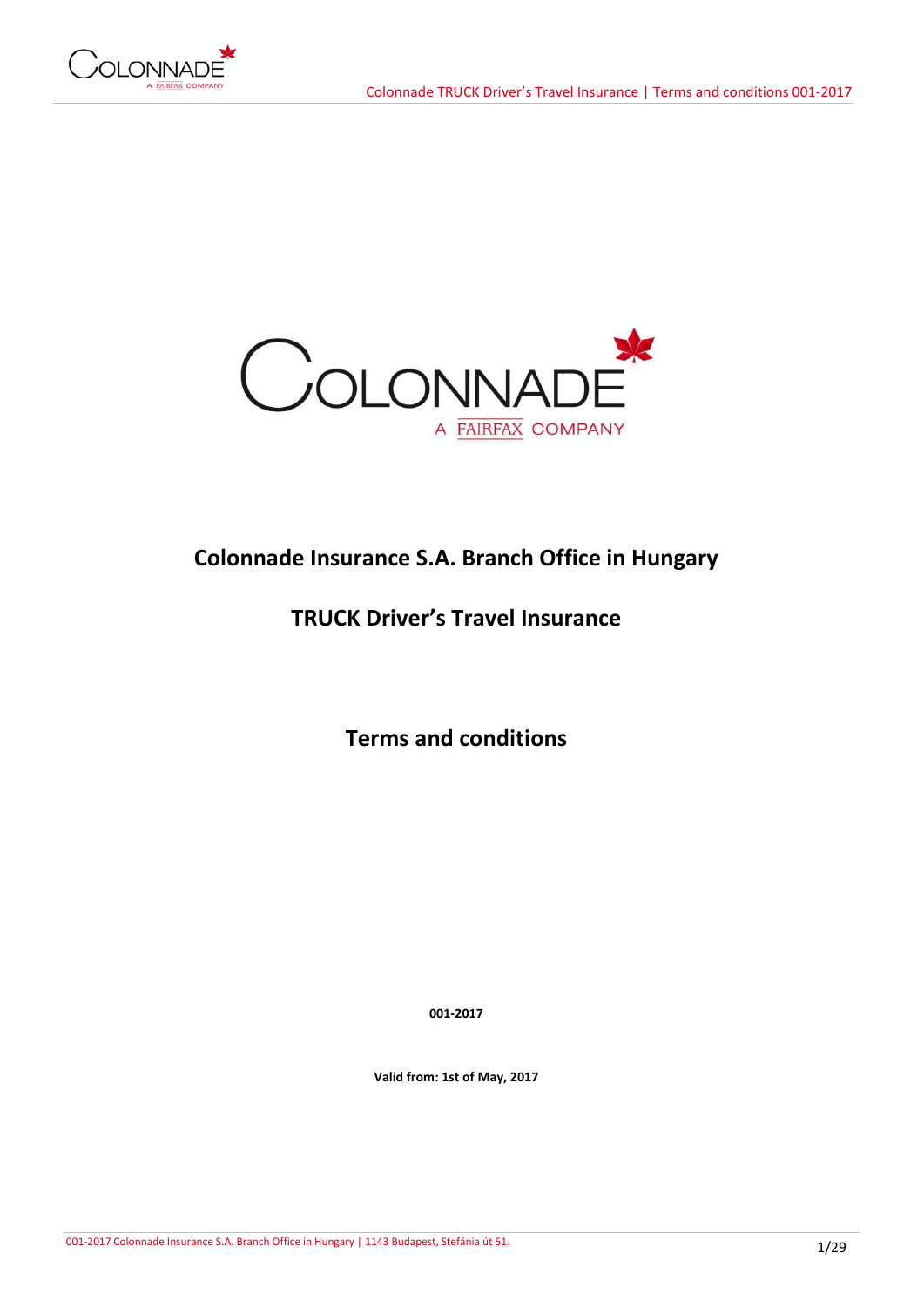

# **General Policy Definitions applicable to all Sections**

Certain words in this policy have a specific meaning. They have this specific meaning wherever they appear in the policy, schedule, payment tables or endorsements and are shown in *italic print*.

## *Accident*

A sudden and unexpected event caused by visible and external means.

## *Any One Accident Limit*

The maximum amount the *Insurer* will pay in the aggregate under this and any other personal accident insurance issued by the *Insurer* in the *Policyholder's* name in respect of all *Insured Persons* suffering *Accidental Bodily Injury* in the same *Accident* or series of *Accidents*  contributed to, caused by, or consequent upon the same original event.

## *Annual Salary*

The total gross basic annual salary excluding payments for overtime, commission or bonus payable by the *Policyholder* to the *Insured Person* at the date *Bodily Injury* is sustained. For weekly paid *Insured Persons Annual Salary* will be calculated by taking the average gross basic weekly salary of the *Insured Person* for the thirteen weeks prior to sustaining *Bodily Injury* and multiplying this amount by fifty-two.

### *Associated Company*

A company or organisation of the *Policyholder* whose name has been advised to and accepted by the *Insurer.*

### *Motor Vehicle Travel*

While an *Insured Person* is getting in and out of, travelling in, loading or unloading, carrying out emergency road-side repairs to and refuelling a motor vehicle owned, hired by or leased to the *Policyholder*, or any vehicle temporarily replacing it

### *Beneficiary*

In case of death of the *Insured Person*, the *Beneficiary* is*,* unless otherwise confirmed in writing by the *Insured Person,* a legal heir according to the laws of Hungary. For all other benefits, the *Beneficiary* is the *Insured Person.*

## *Bodily Injury*

Injury to the body caused by an Accident which occurs during the Period of Insurance and not by any gradual cause. It does not include:

- Sickness, unless this results from injury to the body;
- post-traumatic stress disorder; or
- a psychological or psychiatric illness or condition except incurable insanity where such condition is a direct consequence of an Accident.

#### *Business Trip*

Any trip undertaken primarily for the purpose of the *Policyholder's* business which commences during the *Period of Insurance* and is scheduled to last for a maximum duration of 180 days unless agreed otherwise in writing by the *Insurer*. Non-business activities are covered during the duration of a *Business Trip.*

#### *Child*

Any child of the *Insured Person* who is unmarried and under 19 years of age or 25 years of age if in full-time education.

#### *Daily Wage*

For monthly paid *Employees* this will be calculated by dividing the *Insured Persons Annual Salary* by three hundred and sixty five.

## *Daily Net Wage*

For monthly paid *Employees* this will be calculated by dividing the *Insured Persons Annual Salary* by three hundred and sixty five and by deducting the amount of personal income tax and other contributions to be paid by the *Insured* under the relevant law.

#### *Daily Gross Wage*

For monthly paid *Employees* this will be calculated by dividing the *Insured Persons Annual Salary* by three hundred and sixty five.

## *Deductible*

An amount shown on the *Schedule* as a percentage or a fixed amount, which will be deducted from each claim payment for a specific benefit*.*

## *Employee*

Any person employed by the *Policyholder***.**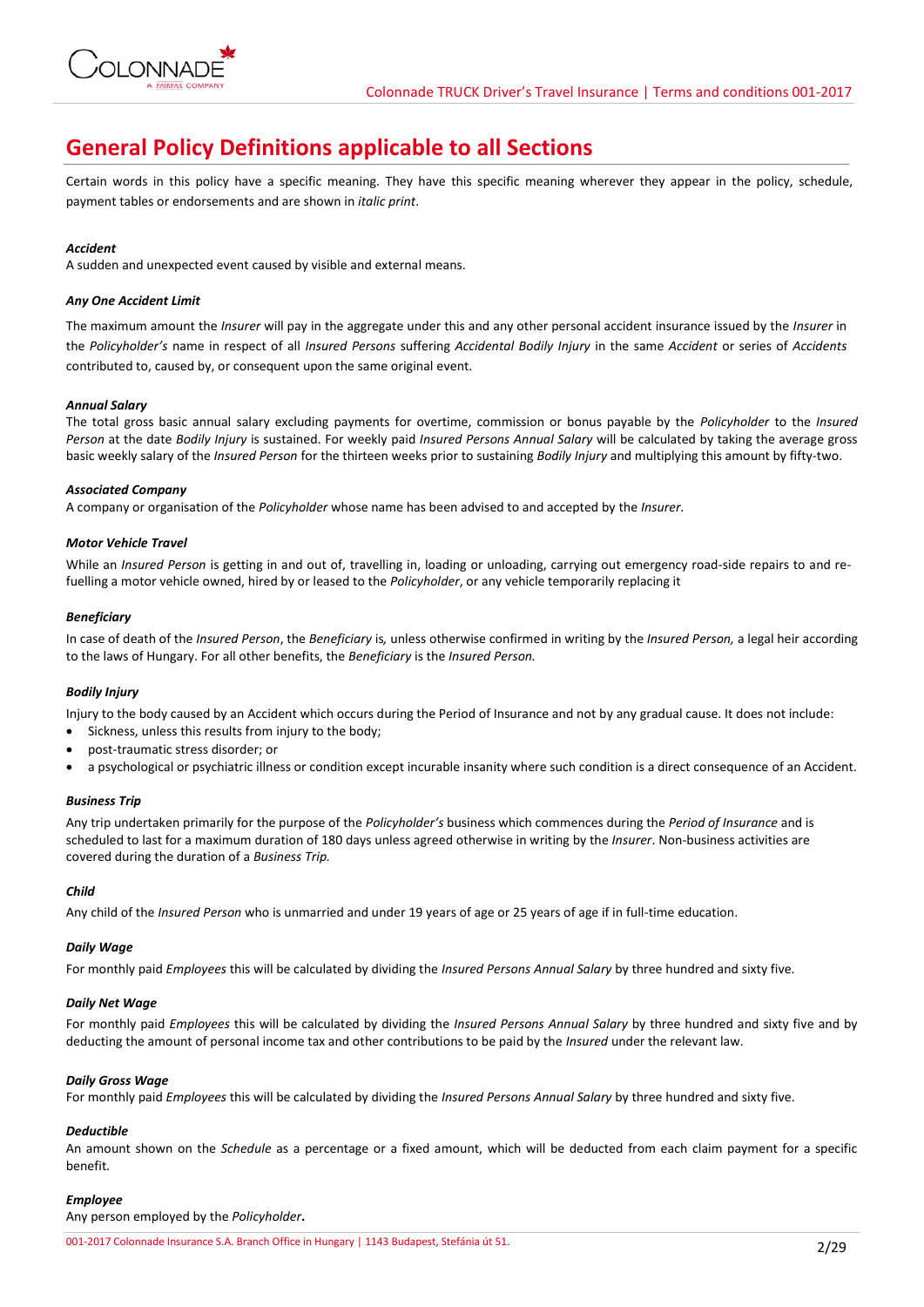

## *Insured Person*

Any person shown in the Schedule as being an Insured Person. Cover applies until the end of the Period of Insurance or the date upon which the Insured Person ceases being an Employee of the Policyholder, whichever occurs first unless otherwise agreed in writing by the Insurer.

#### *Insurer*

Insurer means Colonnade Insurance S.A. Branch Office in Hungary (H-1143 Budapest, Stefánia út 51.; Company registration number: Registry Court 01-17-000514; Phone number: +36 1 460 1400; Mailing address: 1143 Budapest, Stefánia út 51.) Founder of Colonnade Insurance S.A. Branch Office in Hungary: Colonnade Insurance S.A. (20, Rue Eugéne Ruppert, L-2453 Luxemburg), registered by Registre de Commerce et des Sociétés, Luxemburg, register number : B 61605, licence issued by Grand-Duche de Luxemburg, Minister des Finances, Commissariat aux Assurances (L-1840 Luxemburg, Bureaux: 7, Boulevard Joseph II.) licence number: S 068/15.

#### *Insurance Act*

Act LXXXVIII on Insurers and Insurance Activity of 2014 and any amendments

#### *Medical Practitioner*

Any suitably qualified and registered Medical Practitioner other than:

- an Insured Person,
- a member of the immediate family of an Insured Person,
- an Employee.

## *Operative Time*

The period of time during the *Period of Insurance* during which the *Policyholder* or an *Insured Person* is covered by this policy (as outlined in the *Schedule* and described later in this policy wording).

#### *Partner*

Is a person under age 80 who permanently living in the same household with the *Insured Person.* but not legally related to.

#### *Period of Insurance*

The period shown in the Schedule.

#### *Permanent Country of Residence*

A country in which an Insured Person resides or has resided for a period of 6 months or longer in the previous 12 months.

#### *Policyholder*

The insured company or organisation shown in the Schedule.

#### *Schedule*

The document showing details of the cover the Policyholder has bought.

#### *Scheduled Flight*

A flight which originates or ends at an internationally recognised airport according to the published schedule of an airline.

#### *Carrier*

Any licensed operator of a land, sea or air vehicle for the transportation of fare paying passengers.

#### *Scheduled Flight Accumulation Limit*

The maximum amount the Insurer will pay in the aggregate under this and any other personal accident insurance issued by the Insurer in the Policyholder's name in respect of all Insured Persons suffering Bodily Injury in the same Scheduled Flight Accident or series of Scheduled Flight Accidents contributed to, caused by, or consequent upon the same original event.

#### *Sickness*

Any fortuitous bodily illness or sickness, diagnosed during the Period of Insurance, but excluding any illness or sickness which arises out of a condition or defect for which medical treatment was advised, sought out, or should have reasonably been sought out, or received within 12 months before the date coverage began.

#### *Sum Insured*

The maximum amount of cover up to which the Policyholder or an Insured Person can claim.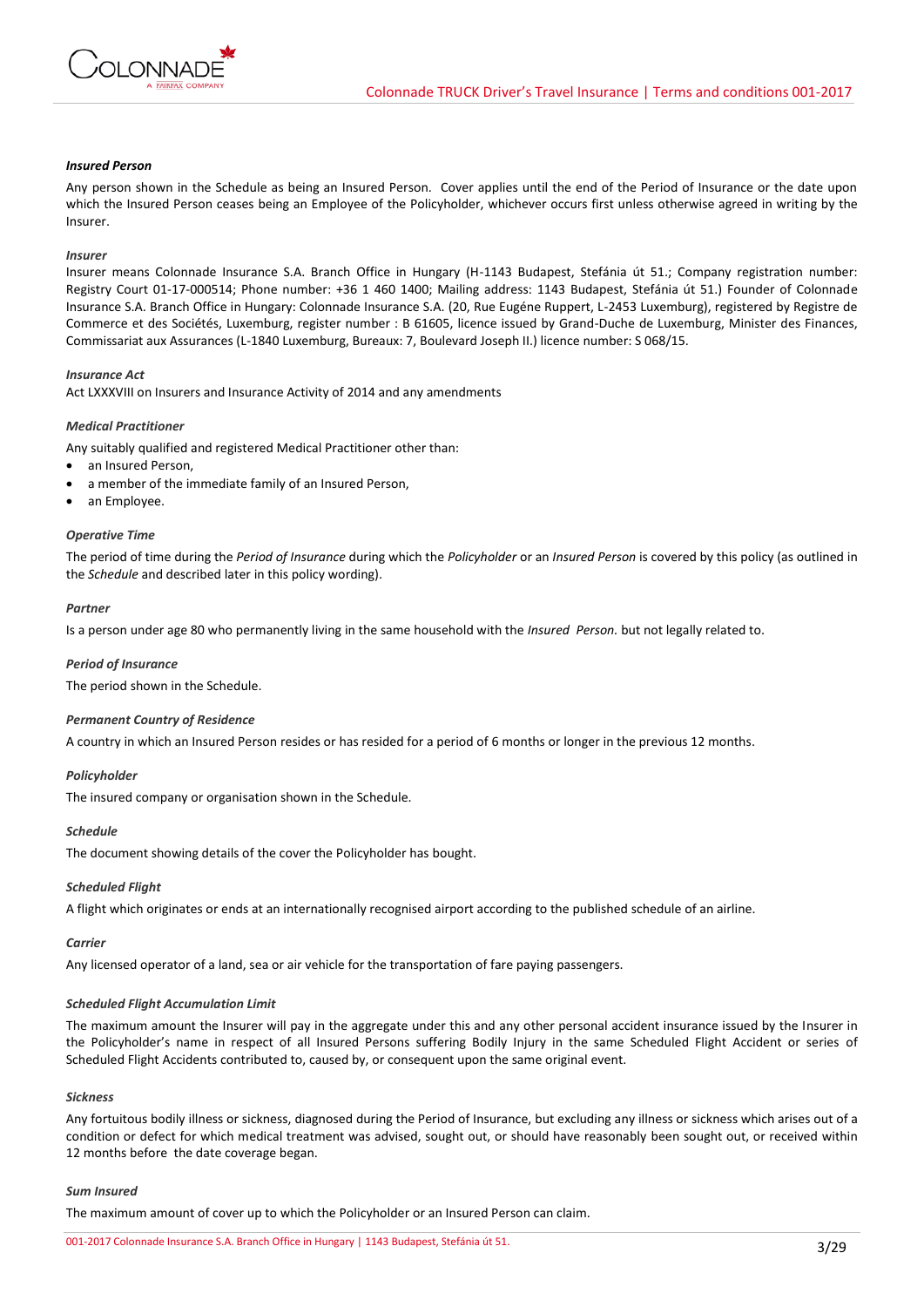

## *Terrorism*

An act, including threats of or actual force or violence by, of any person or group of persons, whether acting alone or on behalf of or in connection with any organisation or Government, committed for political, religious, ideological or ethical purposes or reasons including the intention to influence any government and/or to put the public or any section of the public in fear.

#### *Assistance Service*

Colonnade's Emergency Assistance Service with Emergency Helpline: [+36 1 460 1500] (24 Hour)

#### *Usual and reasonable costs*

Fees and charges where they are incurred, but not to include charges that would not have been paid if no insurance existed and excluding charges for medical treatment that is not medically necessary either within the Period of Insurance or during the Trip (whichever ends first).

### *Trip*

Any trip which commences during the Period of Insurance and is scheduled to last for a maximum duration of 180 days unless otherwise agreed in writing by the Insurer.

### *War*

Any activity arising out of, or attempt to participate in, the use of military force between nations, civil war, revolution and invasion., insurrection, use of military power or usurpation of government or military power, intentional use of military force to intercept, prevent, or mitigate any known or suspected act of Terrorism.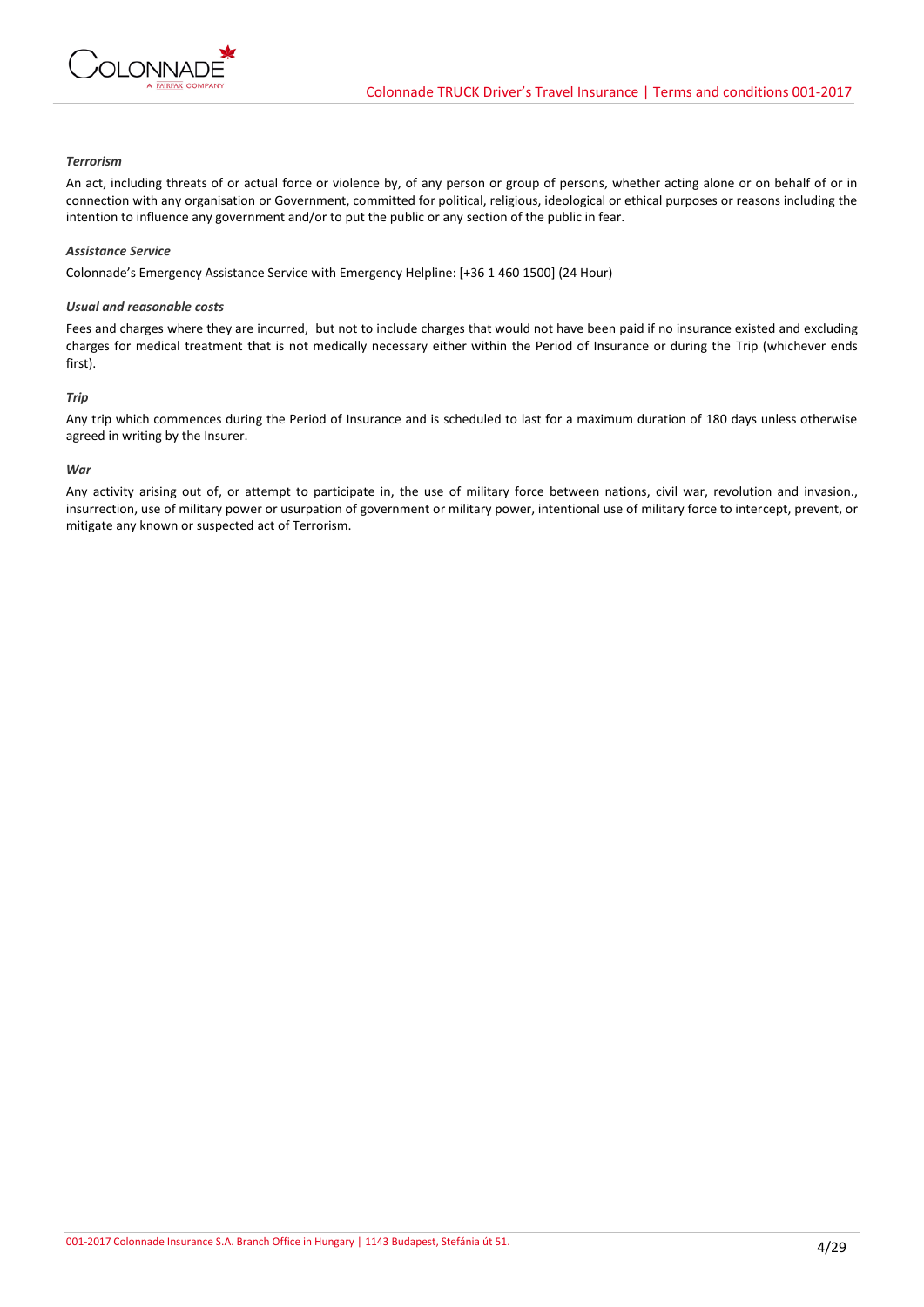

## **General Policy Conditions**

## *Assignment*

This policy will not be assigned unless otherwise agreed by the Insurer in writing.

### *Associated companies*

If relevant, and subject to the Insurer's prior written consent, this policy will cover Associated Companies as long as a list of these companies has been provided to and accepted by the Insurer. If the business activities of the Policyholder changes from those advised to the Insurer, the Policyholder must tell the Insurer immediately.

### *Change in Risk*

The Policyholder must tell the Insurer immediately of any significant changes its business activities during the Period of Insurance, including any acquisition, establishment or disposal of companies or operations. The policy will cover such changes only with the prior written consent of the Insurer.

### *Start of risk assumption*

The *Insurer* starts assume liability within the Period of Insurance, when the Insurance Premium is paid by the Policyholder, unless otherwise agreed in writing by the Policyholder and the Insurer.

### *Cancellation of Cover*

The policy under these conditions is for an indefinite term. Within this, one period means one calendar year starting the effective date as shown in the Schedule as agreed by the by the Policyholder and Insurer.

The *Insurer* and the *Policyholder* can cancel this Policy under the *Period of Insurance* by giving written notice 30 days before the end of the *Period of Insurance*.

In case of cancellation the premium for the period up to the date when the cancellation takes effect will be calculated and any unearned portion of the premium paid will be returned. If the *Policyholder* cancels this policy the premium paid will be returned subject to a minimum retention by the *Insurer* of 100 000 HUF or one third of the annual premium, whichever the greater, provided no claim has been paid or is payable and no incident has occurred which could give rise to a claim under this policy.

#### An *Insured Person* cannot cancel this policy.

If the *Insurer* or the *Policyholder* does not make a written declaration 30 days before the anniversary stating the opposite, the *period of insurance* will be automatically renewed with the last known number of the insured persons and sums insured and as such a new *Period of Insurance* commences.

#### *Data Protection*

#### The *Policyholder*

- 1) confirms that the *Policyholder* provides all personal data of *Insured Persons* needed for the purpose of administering the cover under this policy (as defined by the Insurance Act) with the consent of the *Insured Persons* to whom the personal data refers;
- 2) acknowledges that the *Insurer* will process such personal data only for the purpose of administering the insurance provided under this policy and claims made under this policy for as long as any claim may be asserted against the *Insurer*.

#### *Failure to comply with policy conditions*

Where the *Policyholder* or an *Insured Person* does not comply with any obligation to act in a certain way specified in this policy, payment of the *Policyholder* or an *Insured Person's* recovery under any claim may be affected.

#### *Fraud*

Any fraud, deliberate dishonesty, or hiding information connected with a claim, will make this policy invalid. If the *Insured Person* hides any information connected with a claim, the *Insurer* may invalidate the claim.

## *Information provision*

Within 14 days after the end of *Period of Insurance* (or earlier if requested by the *Insurer*) the *Policyholder* shall furnish the *Insurer* with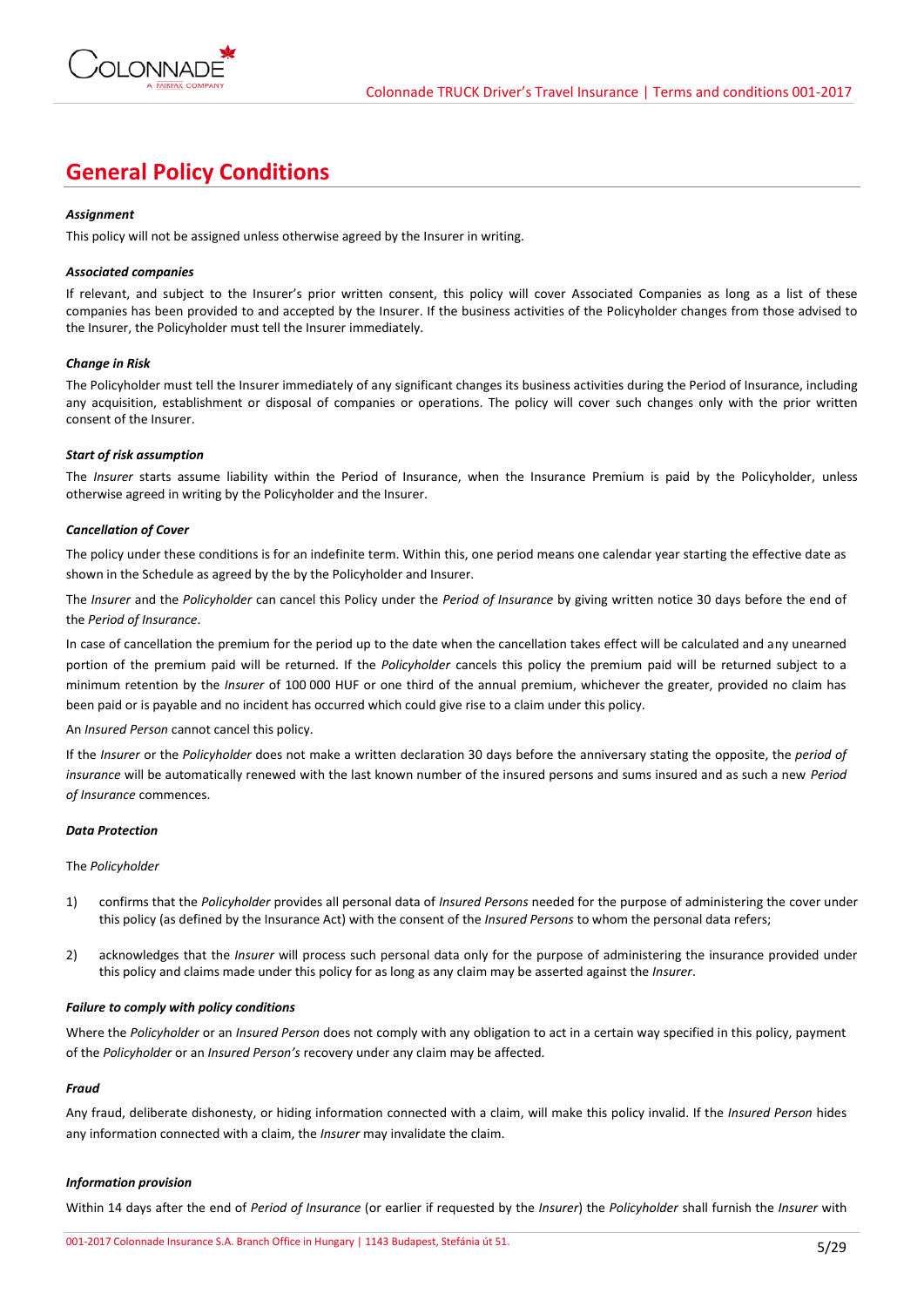

the total number of insured vehicles number plates or the total number of insured persons specified in the *Schedule*.

## *Law and Jurisdiction*

This policy is a contract of insurance between the *Policyholder* and the *Insurer*. It will be governed by the laws of Hungary and will be subject to the exclusive jurisdiction of Hungarian Courts.

#### *Notices*

Any notice served by the *Policyholder* or an *Insured Person* under this policy must be sent to the following address unless otherwise agreed in writing by the *Insurer:*

#### The Accident and Health Manager

#### **Colonnade Insurance S.A. Branch office in Hungary**

1143 Budapest, Stefánia út 51. Hungary

Any notice served by the *Insurer* shall be sent to the *Policyholder's* address as stated in the *Schedule*

### *Other Insurances*

If at the time of a claim there is another insurance policy in the *Policyholder's* name which covers the *Policyholder* or the *Insured Person* for the same expense or loss, the *Insurer* will only pay a proportion of the claim, determined in proportion to the cover provided by each of the policies, except for Accidental death and Permanent disability, which are payable in full.

## *Other Interests*

No person other than the *Policyholder, Insured Person* or *Beneficiary* is entitled to make a claim under this policy.

#### *Premium*

The *Policyholder* is liable to pay the *Premium* stated in the *Schedule* by the *Premium Due Date* as stated in the *Schedule,* unless otherwise agreed in writing by the *Policyholder* and the *Insurer*. Should the *Policyholder* fail to settle the insurance *Premium* on or before the due date, the *Insurer* shall be entitled to request payment in writing, by granting a 30-day grace period and also warning the *Policyholder* to the consequences of non-payment. The insurance contract shall terminate retroactively with effect of the original due date if the grace period expires without the *Policyholder* settling the insurance *Premium*, unless the *Insurer* takes legal action as to the enforcement of its claim before court without delay. In such case the *Policyholder* shall be entitled to request the *Insurer* to reactivate the insurance coverage within one hundred and twenty days from the date of termination of the insurance contract. The *Insurer* may reactivate the insurance coverage under the terms and conditions of the terminated contract on condition that the formerly due insurance premium is paid.Should the *Policyholder* fail to pay the due insurance *Premium* (premium installment) and the *Insurer* fail to send its request of payment as stated above, the contract shall terminate at the end of the insurance period.

#### *Premium adjustment*

The Premium adjustment is calculated on the basis of the difference between the estimated number of travel days (upon which Premium Section B shown on the *Schedule* was calculated) and the actual number of travel days (as provided by the *Policyholder*) multiplied by the premium for 1 travel day by occupational categories shown on the *Schedule*.

The *Insurer* shall waive the Premium adjustment if it is less than 50.000 HUF and less than 10% of the Premium Section B shown on the *Schedule*. If not, the Premium adjustment shall be due and payable to the *Insurer* or *Policyholder* within 30 days after the end of *Period of Insurance.*

Premium under this Policy (Premium shown on the *Schedule* plus Premium adjustment) shall not be less than 50.000 HUF or one third of the total Premium shown on the *Schedule*, whichever the greater, irrespective of any change in the number of travel days.

#### *Reasonable Care*

The *Policyholder* and each *Insured Person* must take all reasonable steps to avoid and/or minimise any loss or damage and must also make every reasonable effort to recover any property covered by this policy which has been lost or stolen.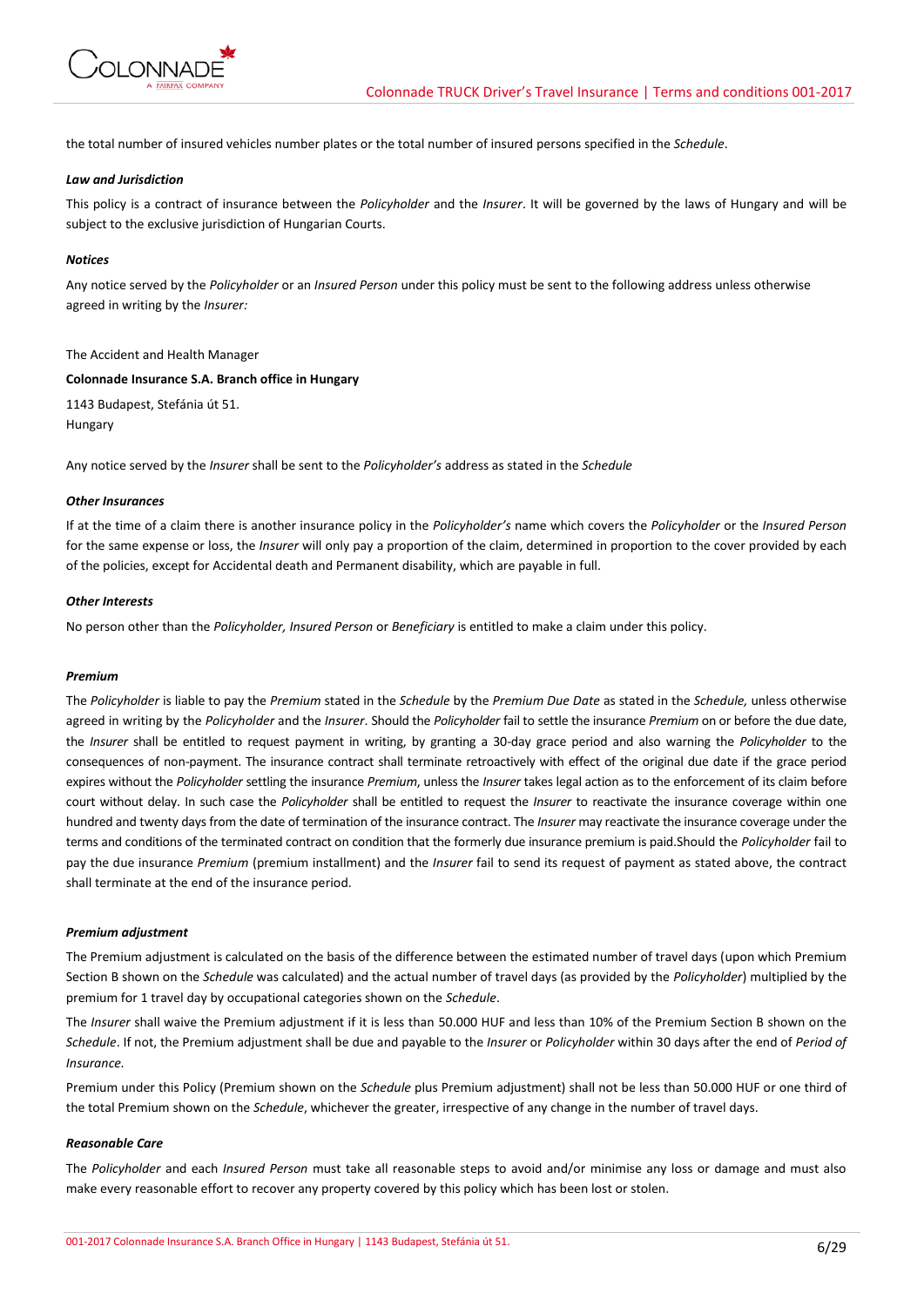

### *Sanctions Exclusion*

The Insurer shall not be deemed to provide cover and the Insurer shall not be liable to pay any claim or provide any benefit hereunder to the extent that the provision of such cover, payment of such claim or provision of such benefit would expose the Insurer, its parent company or its ultimate controlling entity to any sanction, prohibition or restriction under United Nations resolutions or the trade or economic sanctions, laws or regulations.

## *Incorrect Information*

In the event that important facts or information disclosed are shown to be incorrect, the *Insurer* may be exempted from its obligations under this policy.

## **General Claims Provisions**

### 1) *Claims Evidence*

The *Policyholder, Insured Person* or *Beneficiary* must provide at its or his or her own expense any documents or evidence (including postmortem examinations) to the *Insurer* in support of a claim.

The *Insurer* may request the documents listed in point 4.

### 2) *Claims Notification*

The *Policyholder, Insured Person* or *Beneficiary* must tell the *Insurer* as soon as possible of any potential claim and in any case within 30 days from the date of the event giving rise to a claim, but notice of death must be given immediately.

#### 3) *Medical examination*

The *Insurer* may request an *Insured Person* to undergo medical examinations in connection with any claim at the *Insurer's* expense.

#### **In case of a claim the following documents shall be provided to the Insurer**

#### **General documents:**

- Completed and duly signed claim request form (policy number, address, data needed for the transfer of payments)
- Employer's certificate if the employee is covered by a company group insurance;
- Medical documentation (ambulant sheet containing the diagnose of the disease/sickness, final report of the hospital, treatment sheet, histological findings, contact details of the doctor, medical case history, medical documentation of the PCP about any disease/sickness or accident preceding the travel, certification issued by the doctor about the expected recovery date, sick allowance documents, medical documentation stating the extent of the disability, decision of National Medical Expert Institute, medical expert opinion),
- Invoices (invoices about the hospitalization; invoices about the medicaments and the transportation of the patients that are required for the assessment of the insurance benefits, payment certificate, invoice about the issuance of the official documents; invoice about the reparation of baggage, invoice of accommodation, flight booking, taxi, phone, or fuel or any other invoice which proofs the claim)
- Policy report (if available), or other official report/report of any other authority (if available);
- Documents certifying the travel (booking, visa, boarding pass, baggage ticket, copy of the passport stamp, In case of travelling with car, declaration about the exact date of departure)
- Copy of the bank statement, any other certificate of the money exchange;
- Description of the accident, or event including the names of possible eyewitnesses;
- Medical case history, medical documentation of the PCP about any disease/sickness or accident preceding the travel;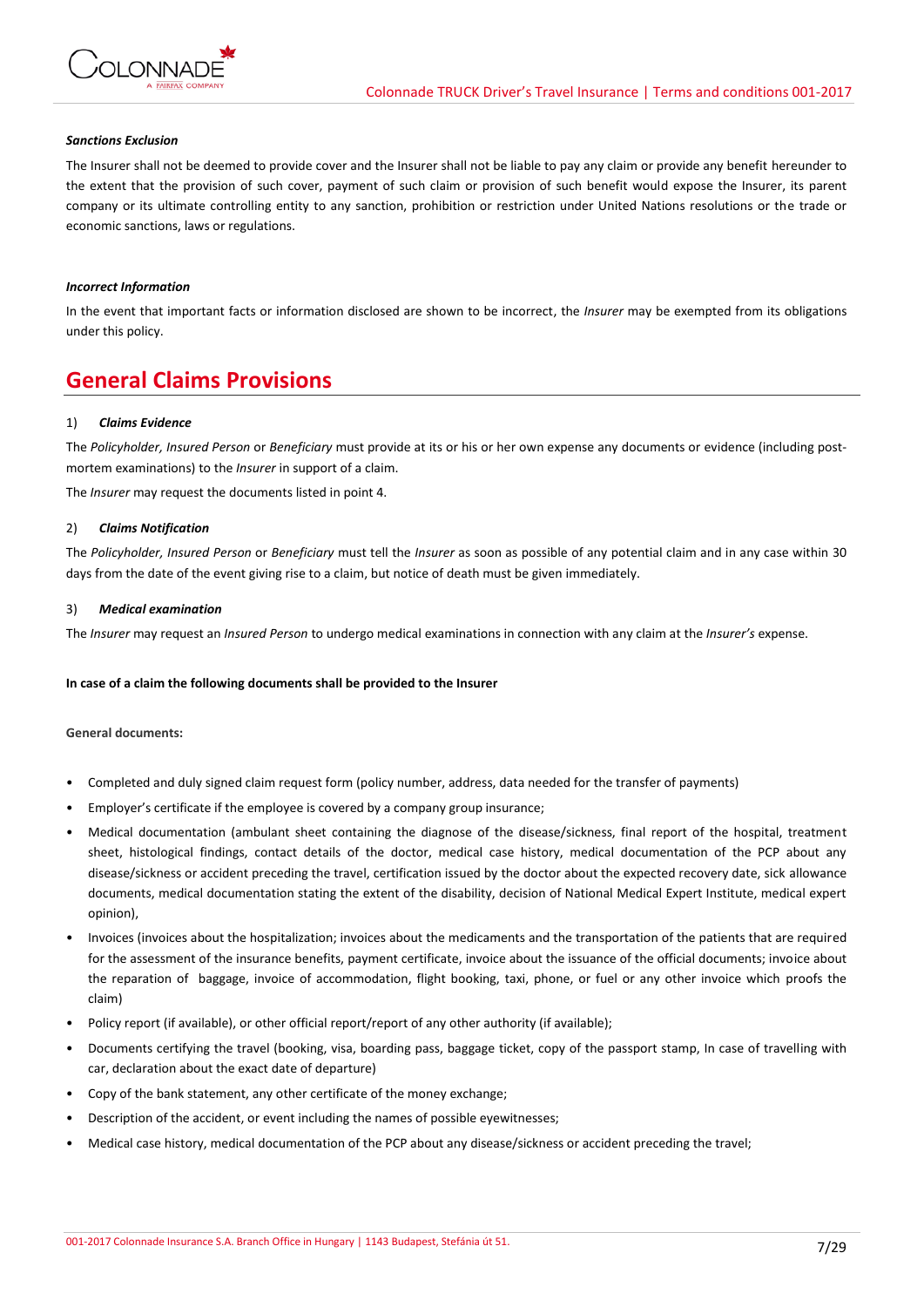

## **Documents requested in relation to the coverages beside the General documents:**

### **In case of accidental death:**

- Death certificate, autopsy report, medical certificate proving the reason of the death;
- Certificate of inheritance, Grant of probate; decision or record of an official procedure (if any);

#### **Permanent Disability (total or partial) due to an accident:**

- Medical documentation stating the extent of the disability, decision of National Medical Expert Institute, medical expert opinion;
- Invoices about retraining expenses, certification of the retraining institution on the training and the participation;

#### **Recovery cash:**

- Sick allowance documents,
- Certification issued by the doctor about the expected recovery date,

#### **Accidental death in a plane crash:**

- Certification of the airline company that the Insured was on the passenger list and travelled on the plane;
- Certification of the Ministry of Foreign Affairs about the plane crash;

### **Personal belongings, baggage, baggage delay:**

- Detailed description about the lost or damage of the baggage;
- 'Passenger Irregularity Report', certification or statement of the airline/transportation company about the damage, lost or injury,
- Certification of the airline/transportation company about the indemnification paid to the passenger,
- Detailed list of the lost and damaged items, containing the purchase price and the date of purchase, Invoices certifying the purchase (if available)
- In case of any damage: invoice about the reparation, or statement that damaged item cannot be repaired,
- check in receipt, baggage ticket, certification of costs and expenses of the reasonable required shopping abroad, certification of receipt of the baggage containing the date, time and name of the passenger

#### **Home transportation of corps and relics:**

Birth certificate, marriage certificate, death certificate, medical certificate proving the reasons of the death, autopsy report;

#### **Legal costs:**

Certification of the power of attorney; certification of the arrest and its circumstances;

**Bail bond:** Certification of the amount of the bail;

#### **Personal liability insurance:** Power of Attorney;

### **Liability insurance:**

- Power of Attorney; description of the extent of the damage in case of material damage;
- expert opinion of the loss adjustor; opinion of the service center that the damaged good/thing cannot be repaired;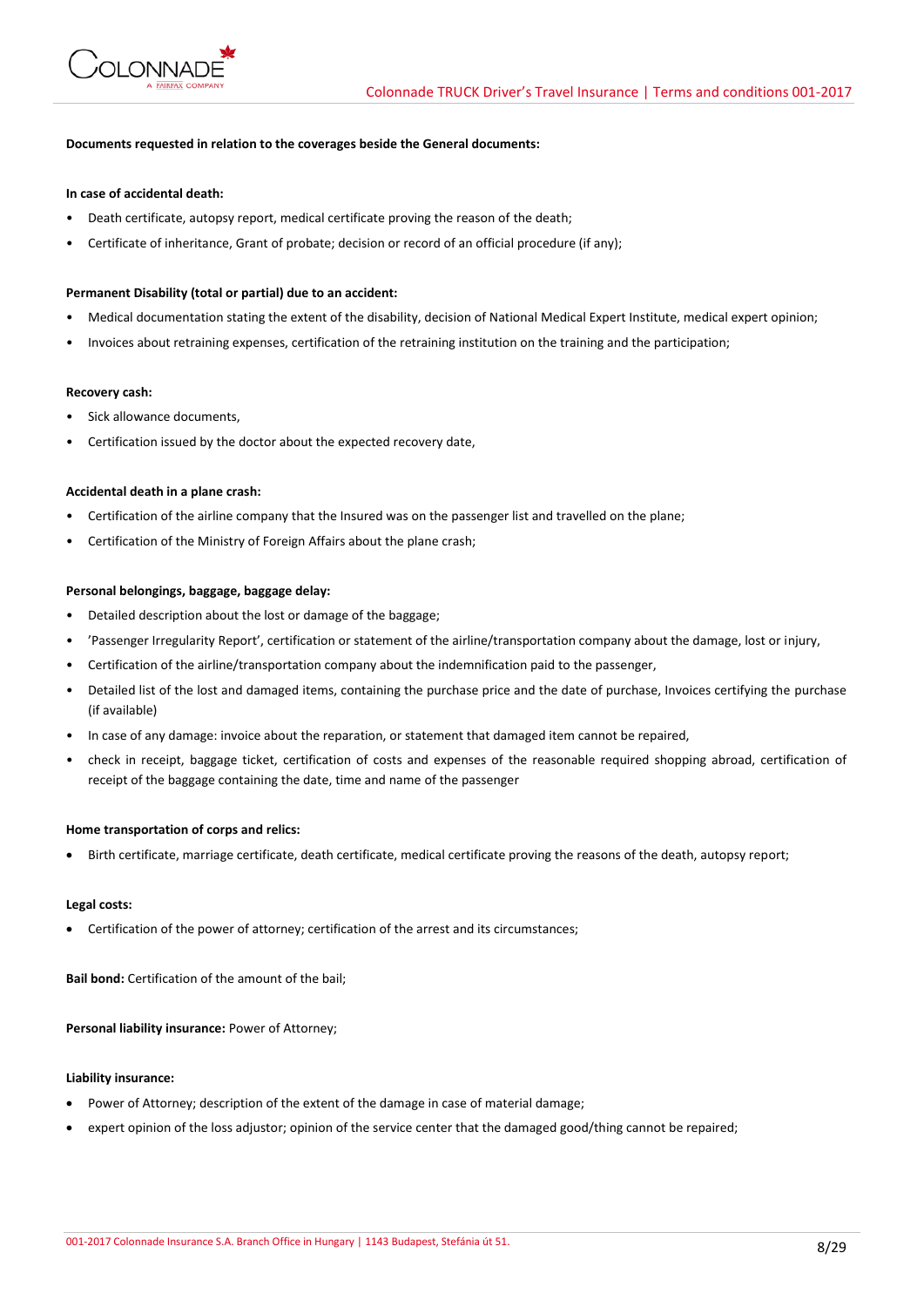

## **General Policy Exclusions**

The Insurer will not pay any claim which is directly or indirectly caused by or contributed to or arising from:

- **1.** Ionising radiations or contamination by radioactivity from any nuclear fuel or from any nuclear waste from the combustion of nuclear fuel;
- **2.** The radioactive toxic explosive or other hazardous properties of any explosive nuclear assembly or nuclear component thereof;
- **3.** The dispersal, application or the release of pathogenic or poisonous biological or chemical materials;
- **4.** War (whether declared or not) unless agreed by the Insurer in writing;
- **5.** Terrorism unless agreed by the Insurer in writing;
- **6.** Intentional self-injury, suicide or attempted suicide, criminal act or attempts to commit a criminal act;
- **7.** Flying except whilst travelling as a commercial passenger on a Scheduled Flight or charter flight;
- **8.** An Accident proved to have occurred due to the influence of alcohol and/or any drug or drugs not prescribed by a medical practitioner and/or where any prescribed drugs have been taken contrary to manufacturer's instructions;
- **9.** AIDS/HIV, or any sexually transmitted disease;
- 10. Active participation in any hazardous sport including parachuting, hang gliding, para-sailing, off-piste skiing, scuba diving, potholing and bungee jumping unless otherwise agreed by Insurer in writing Service, training or duty with any military, police, militia or paramilitary organisation, unless otherwise agreed by Insurer in writing
- **11.** Any Bodily Injury or Sickness that existed prior to the Period of Insurance.
- **12.** for Bodily Injury sustained whilst or as a result of participating in any professional sport activities.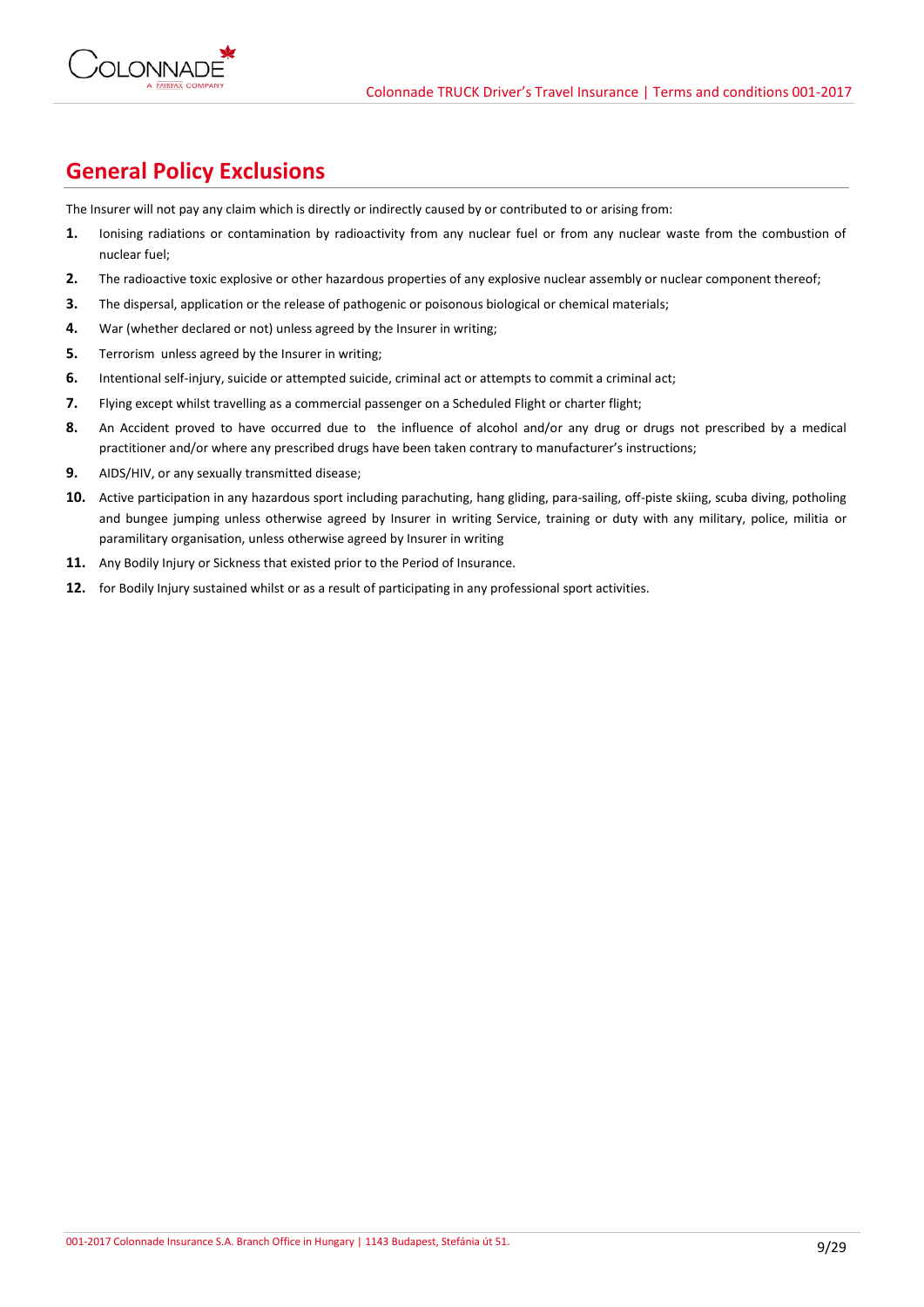# **Exclusions applicable to Section A, B**

- 1. The Insurer will not pay any Benefit where Bodily Injury or death, Disability, or the incurring of Medical Expenses is the result of or is contributed to by:
	- a) Sickness (not resulting from Bodily Injury), or
	- b) any naturally occurring condition or degenerative process, or
	- c) Any gradually operating cause
- 2. The *Insurer* will pay the following benefits only to an *Insured Person* when she/he reaches 80 years of age: Accidental death, Disability, Hospital Cash due to accident. The benefit will be reduced to 20% of the *Sum Insured* shown on the Schedule or 10.000.000.-HUF whichever is less.

"Age" as used above refers to the age of the *Insured Person* on the *Insured Person's* most recent birthday, regardless of the actual time of birth.

# **Exemption of the Insurer**

it is proven, that the accident was caused by the Insured Person's s illegal, intended, or gross negligent behaviour,

An accident will be caused as a consequence of gross negligent behaviour of the Insured Person, if the accident happened:

- in connection with the influence of alcohol of the Insured Person's (higher than 0.8‰ alcohol in the blood),
- during driving by the Insured Person without driving licence, or driving under the influence of alcohol.
- In connection with the influence of drug of the Insured Person

# **Disputes, Complaints, Claims Period and Data Protection**

The *Insurer* will make every effort to ensure that the *Policyholder* or an *Insured Person* receives a good standard of service. If the *Policyholder* or an *Insured Person* is not satisfied with the *Insurer's* service he or she should contact the following organization personally, by phone or written:

**- The General Manager of Colonnade Insurance S.A. Branch Office in Hungary**

(1143 Budapest, Stefánia út 51., Tel: +36 1 460 1400, Fax: +36 1 460 14-99. ) email[: info@colonnade.hu](mailto:info@colonnade.hu)

**- Hungarian National Bank**

(1013 Budapest, Krisztina krt. 39.)

- **- Financial Arbitration Board**
- (1013 Budapest, Krisztina krt. 39.)

The *Insurer*s' customer complaints policy is attached as Annex 1 to the present Terms and Conditions.

The *Insurer* will do its best to resolve any difficulty direct with the *Policyholder* or an *Insured Person*, but if the *Insurer* is unable to do this to the *Policyholder* or an *Insured Persons* satisfaction, he or she may be entitled to refer any dispute to the Court.

## **The language of client declaration and communication**

The contact and information between the *Insurer* and *Insured Person* occurs in Hungarian.

## **Claims Period**

The period within which a claim under this policy may be made is two years. This period begins when the claim arising out of the policy occurs.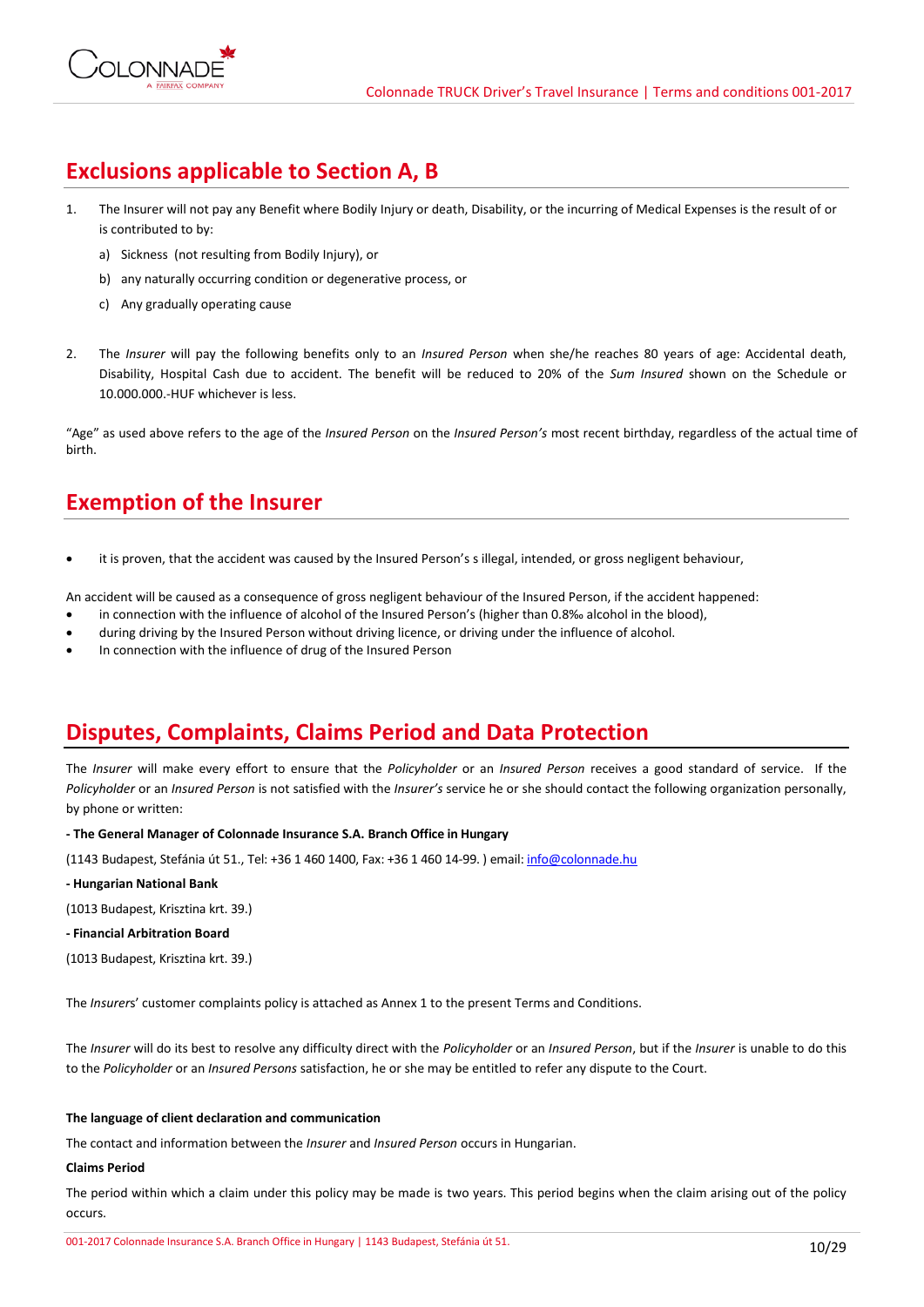

## **Information on professional secrecy and personal data management**

Insurance secret shall mean all data - other than classified information - in the possession of insurance companies, reinsurance companies and insurance intermediaries that pertain to the personal circumstances and financial situations (or business affairs) of their clients (including claimants), and the contracts of clients with insurance companies and reinsurance companies.

Insurance and reinsurance companies are entitled to process the insurance secrets of clients only to the extent that they relate to the relevant insurance contract, with its creation and registration, and to the service. Processing of such data shall take place only to the extent necessary for the conclusion, amendment and maintenance of the insurance contract and for the evaluation of claims arising from the contract or for any other purpose specified in the Insurance Act.

Insurance and reinsurance companies shall obtain the data subject's prior consent for processing data for purposes other than what is contained in Subsection (1) Section 135 of Act LXXXVIII of 2014 (Insurance Act). The client shall not suffer any disadvantage if the consent is not granted, nor shall be given any advantage if it is granted.

Unless otherwise provided for by law, the owners, directors and employees of insurance and reinsurance companies, and all other persons having access to insurance secrets in any way during their activities in insurance-related matters shall be subject to the obligation of professional secrecy without any time limitation.

According to the Act on the Processing and Protection of Personal Data in the Field of Medicine (hereinafter referred to as "PDFM"), insurance companies shall be authorized to process any data pertaining to the medical condition of clients only for those 3 reasons set out in Subsection (1) of Section 135 of the Insurance Act, in accordance with the provisions of PDFM and only in possession of the express written consent of the data subject.

Insurance secrets may only be disclosed to third parties:

- a) under the express prior written consent of the insurance or reinsurance company's client to whom they pertain, and this consent shall precisely specify the insurance secrets that may be disclosed;
- b) if there is no obligation of professional secrecy under the Insurance Act.

The requirement of confidentiality concerning insurance secrets shall not apply to:

- a) the Authority in exercising its designated functions;
- b) the investigating authority and the public prosecutor's office after ordering the investigation;
- c) the court of law in connection with criminal cases, civil actions and non-contentious proceedings, and the judicial review of administrative decisions, including the experts appointed by the court, and the independent court bailiff in connection with a case of judicial enforcement, the principal creditor in debt consolidation procedures of natural persons, the Családi Csődvédelmi Szolgálat (Family Bankruptcy Protection Service), the family administrator, the court;
- d) notaries public, including the experts they have appointed, in connection with probate cases;
- e) the tax authority in the cases referred to in Subsection (2);
- f) the national security service when acting in an official capacity,
- g) the Gazdasági Versenyhivatal (Hungarian Competition Authority) acting in an official capacity;
- h) guardians acting in an official capacity,
- i) the government body in charge of the healthcare system in the case defined in Subsection (2) of Section 108 of Act CLIV of 1997 on Health Care;
- j) bodies authorized to use secret service means and to conduct covert investigations if the conditions prescribed in specific other act are provided for;
- k) the reinsurer and in case of co-insurance, the insurers underwriting the risk,
- l) with respect to data transmitted as governed by law, the bureau of insurance policy records maintaining the central policy records, the claims registry body operating the central claims history register, furthermore, the national transport authority and the Central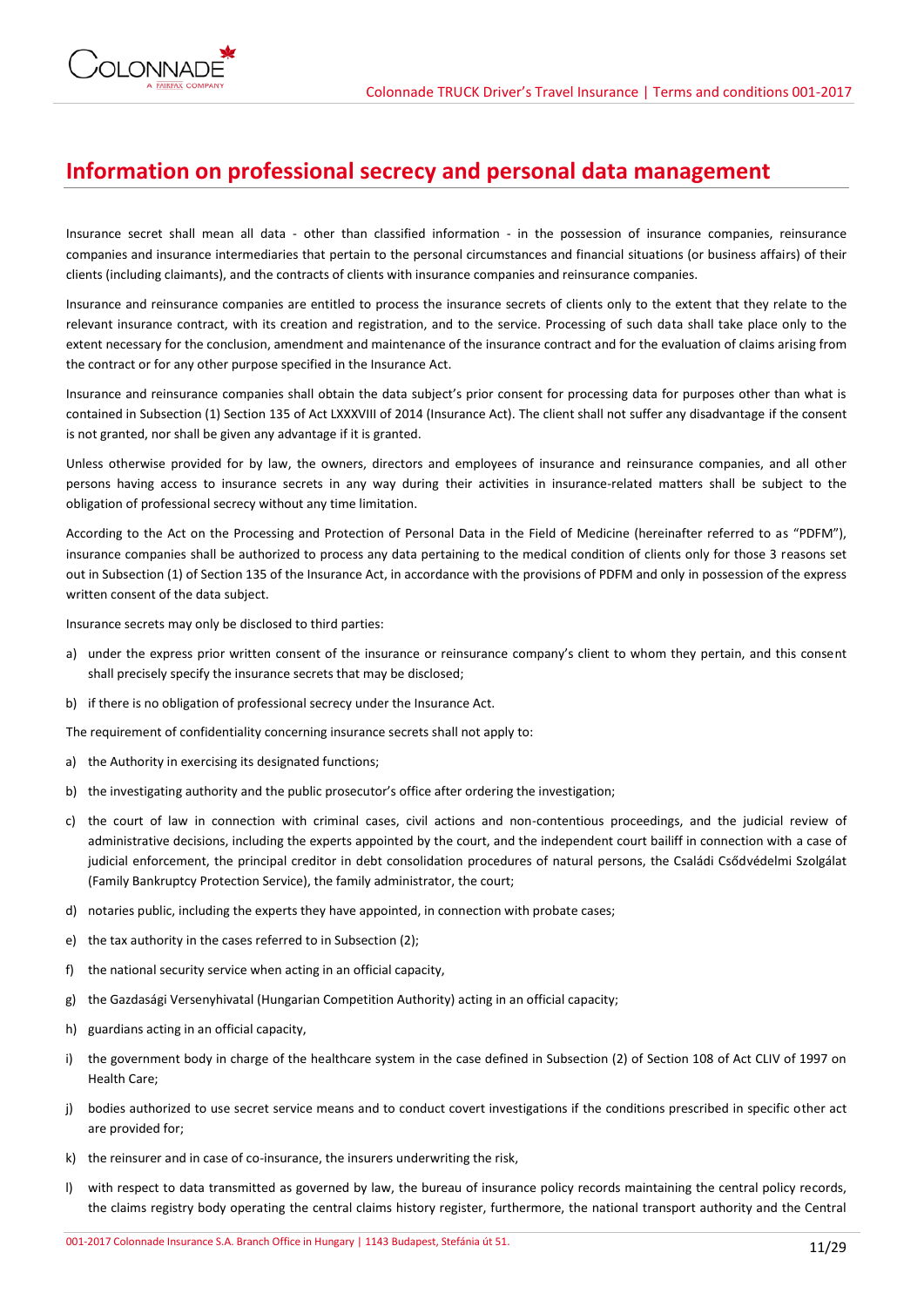

Office for Administrative and Electronic Public Services in respect of any official affairs related to road traffic management tasks concerning motor vehicles not covered by the register [while upon receipt of a written request from a body or person referred to in Paragraphs a)-j), n) and s) of Subsection (1) of Section 138 of the Insurance Act indicating the name of the client or the description of the insurance contract, the type of data requested and the purpose of and the grounds for requesting data, with the exception that the bodies or persons referred to in Paragraphs p)-s) are required to indicate only the type of data requested and the purpose and grounds for requesting it. An indication of the statutory provision granting authorization for requesting data shall be treated as verification of the purpose and legal grounds.

- m) the receiving insurance company with respect to insurance contracts conveyed under a portfolio transfer arrangement, as provided for by the relevant agreement;
- n) with respect to the information required for settlement and for the enforcement of compensation claims, and also for the conveyance of these among one another, the body operating the Compensation Fund and/or the Claims Guarantee Fund, the National Bureau, the correspondent, the Information Centre, the Claims Organization, claims representatives and claims adjustment representatives, or the responsible party if wishing to access - in exercising the right of self-determination - the particulars of the other vehicle that was involved in the accident from the accident report for the purpose of settlement;
- o) the outsourcing service provider with respect to data supplied under outsourcing contracts; the tax auditor in respect to data supplied under tax audit agreements [while, upon receipt of a written request from a body or person referred to in Paragraphs a)-j), n) and s) of Subsection (1) of Section 138 of the Insurance Act indicating the name of the client or the description of the insurance contract, the type of data requested and the purpose of and the grounds for requesting data, with the exception that the bodies or persons referred to in Paragraphs p)-s) are required to indicate only the type of data requested and the purpose and grounds for requesting it. An indication of the statutory provision granting authorization for requesting data shall be treated as verification of the purpose and legal grounds.]
- p) third-country insurance companies and insurance intermediaries in respect of their branches, if they are able to satisfy the requirements prescribed by Hungarian law in connection with the management of each datum and the country in which the thirdcountry insurance company is established has regulations on data protection that conform to the requirements prescribed by Hungarian law;
- q) the commissioner of fundamental rights when acting in an official capacity;
- r) the Nemzeti Adatvédelmi és Információszabadság Hatóság (the National Authority for data Protection and Freedom of Information) when acting in an official capacity.
- s) the insurance company in respect of the bonus-malus system and the bonus-malus rating, and the claims record and the bonusmalus rating in the cases specified in the decree on the detailed rules for the verification of casualties, upon receipt of a written request from a body or person referred to in Paragraphs a)-j), n) and s) of Section 138 of the Insurance Act indicating the name of the client or the description of the insurance contract, the type of data requested and the purpose of and the grounds for requesting data, with the exception that the bodies or persons referred to in Paragraphs p)-s) are required to indicate only the type of data requested and the purpose and grounds for requesting it. An indication of the statutory provision granting authorization for requesting data shall be treated as verification of the purpose and legal grounds.

Pursuant to Paragraph e) of Subsection (1) of Section 138 of the Insurance Act, there shall be no confidentiality obligation concerning insurance secrets in connection with tax matters where the insurance company is required by law to disclose specific information to the tax authority upon request and/or to disclose data concerning any payment made under an insurance contract that is subject to tax liability.

The requirement of confidentiality concerning insurance secrets shall not apply to financial institutions stipulated by the Act on Credit Institutions and Financial Enterprises with regard to an insurance contract related to any receivable arising out of financial service, provided that the financial institution submits its request in writing to the insurance company which contains the name of the client or the insurance contract, all types of data requested, the purpose of the information request and its title.

The disclosure made by the insurance company to the tax authority in compliance with the obligation prescribed in Sections 43/B-43/C of Act XXXVII of 2013 on International Administrative Cooperation in Matters of Taxation and Other Compulsory Payments (hereinafter referred to as "IACA") in accordance with Act XIX of 2014 on the Promulgation of the Agreement between the Government of Hungary and the Government of the United States of America to Improve International Tax Compliance and to Implement FATCA, and on the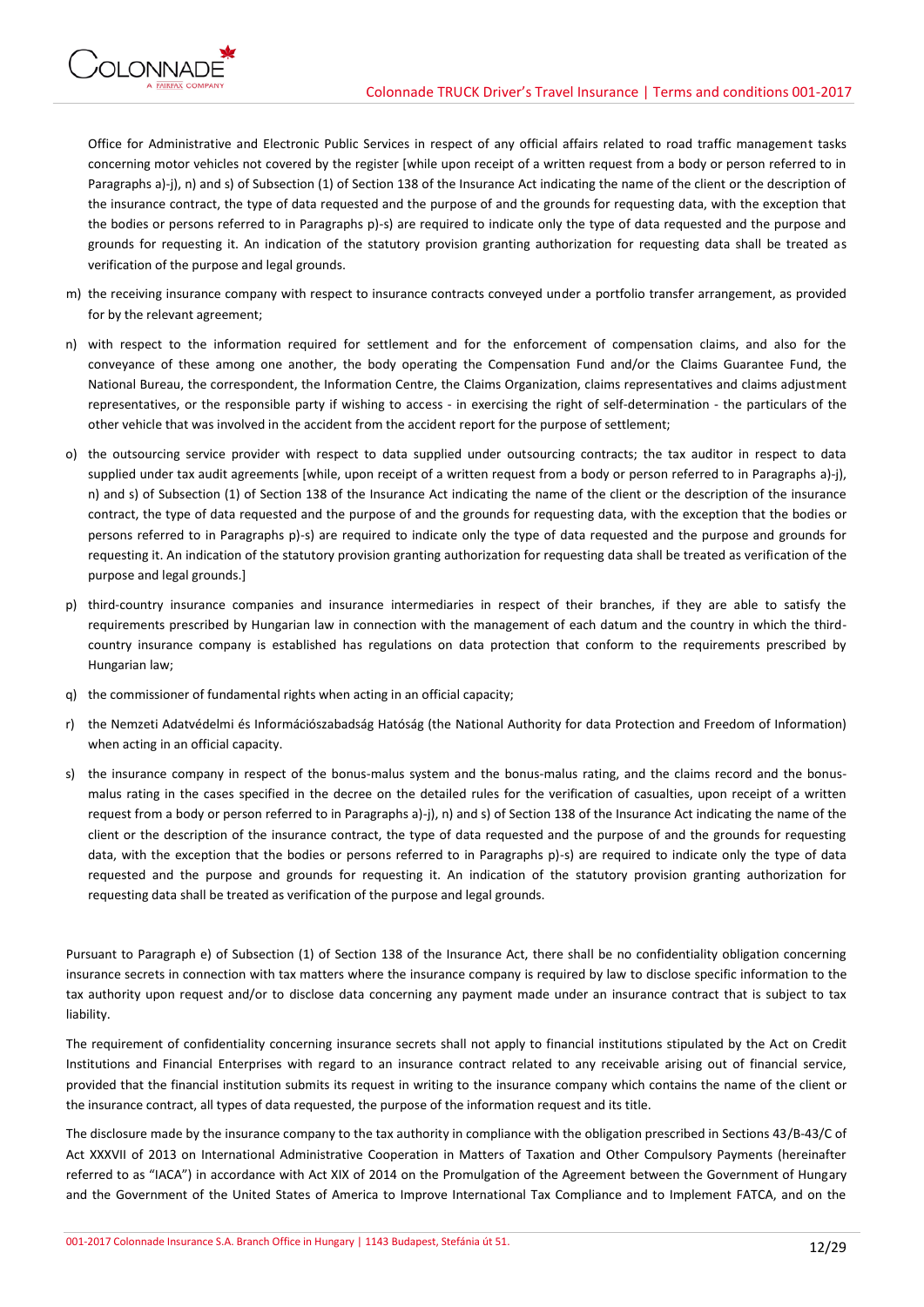

Amendment of Certain Related Acts (hereinafter referred to as "FATCA Act") shall not be construed as violation of insurance secrets.

Insurance and reinsurance companies shall be authorized to disclose the personal data of clients in the cases and to the agencies indicated in Subsections (1) and (6) of Section 138 and in Sections 137, 138 and 140 of the Insurance Act.

The obligation of insurance secrecy shall apply to the employees of the agencies specified in Subsection (1) of Section 138 of the Insurance Act beyond the purview of any legal process.

Insurance and reinsurance companies shall be required to supply information forthwith where so requested in writing by the national security service, the public prosecutor or the investigating authorities under the prosecutor's consent if there is any suspicion that an insurance transaction is associated with:

- a) misuse of narcotic drugs, illegal possession of new psychoactive substances, acts of terrorism, criminal misuse of explosives or blasting agents, criminal misuse of firearms and ammunition, money laundering, or any felony offense committed in criminal conspiracy or within the framework of a criminal organization under Act IV of 1978 in force until 30 June 2013,
- b) unlawful drug trafficking, possession of narcotic drugs, inciting substance abuse, aiding in the manufacture or production of narcotic drugs, illegal possession of new psychoactive substances, acts of terrorism, failure to report a terrorist act, terrorist financing, criminal misuse of explosives or blasting agents, criminal misuse of firearms and ammunition, money laundering, or any felony offense committed in criminal conspiracy or within the framework of a criminal organization under the Criminal Code.

The obligation of confidentiality concerning insurance secrets shall not apply where an insurance or reinsurance company complies with the obligation of notification prescribed in the Act on the Implementation of Restrictive Measures Imposed by the European Union Relating to Liquid Assets and Other Financial Interests.

The disclosure of the group examination report to the dominating member of the financial group during the supervisory oversight proceedings in the case of group supervision shall not constitute a breach of confidentiality concerning insurance secrets and trade secrets.

The obligation to keep insurance secrets shall not apply when:

- a) a Hungarian law enforcement agency makes a written request for information that is considered insurance secret in order to fulfil the written requests made by a foreign law enforcement agency pursuant to an international agreement;
- b) the national financial intelligence unit makes a written request for information that is considered insurance secret acting within its powers conferred under the Act on the Prevention and Combating of Money Laundering and Terrorist Financing or in order to fulfil the written requests made by a foreign financial intelligence unit.

It shall not constitute a violation of insurance secrecy where an insurance or reinsurance company supplies information to a third-country insurance or reinsurance company or a third-country data processing agency:

- a) if the client to whom such information pertains (hereinafter referred to as "data subject") has given his prior written consent, or
- b) if in the absence of the data subject's consent the data is disclosed within the scope, for the purposes and on the legal grounds specified by law, and the level of protection available in the third-country satisfies either of the requirements prescribed in Subsection (2) of Section 8 of Act CXII of 2011 on the Right of Informational Self-Determination and on Freedom of Information (hereinafter referred to as "Info Act").

The provisions governing data disclosure within the domestic territory shall be observed when sending data that is treated as an insurance secret to another Member State.

The following shall not be construed a breach of insurance secrecy:

- a) the disclosure of data compilations from which the clients' personal or business data cannot be identified;
- b) in respect of branches, transfer of data for the purpose of supervisory activities to the supervisory authority of the country where the registered address (main office) of the foreign-registered company is located, if such transfer is in compliance with the agreement between the Hungarian and the foreign supervisory authorities;
- c) disclosure of information, other than personal data, to the minister for legislative purposes and in connection with the completion of impact assessments;
- d) the disclosure of data in order to comply with the provisions contained in the Act on the Supplementary Supervision of Financial Conglomerates.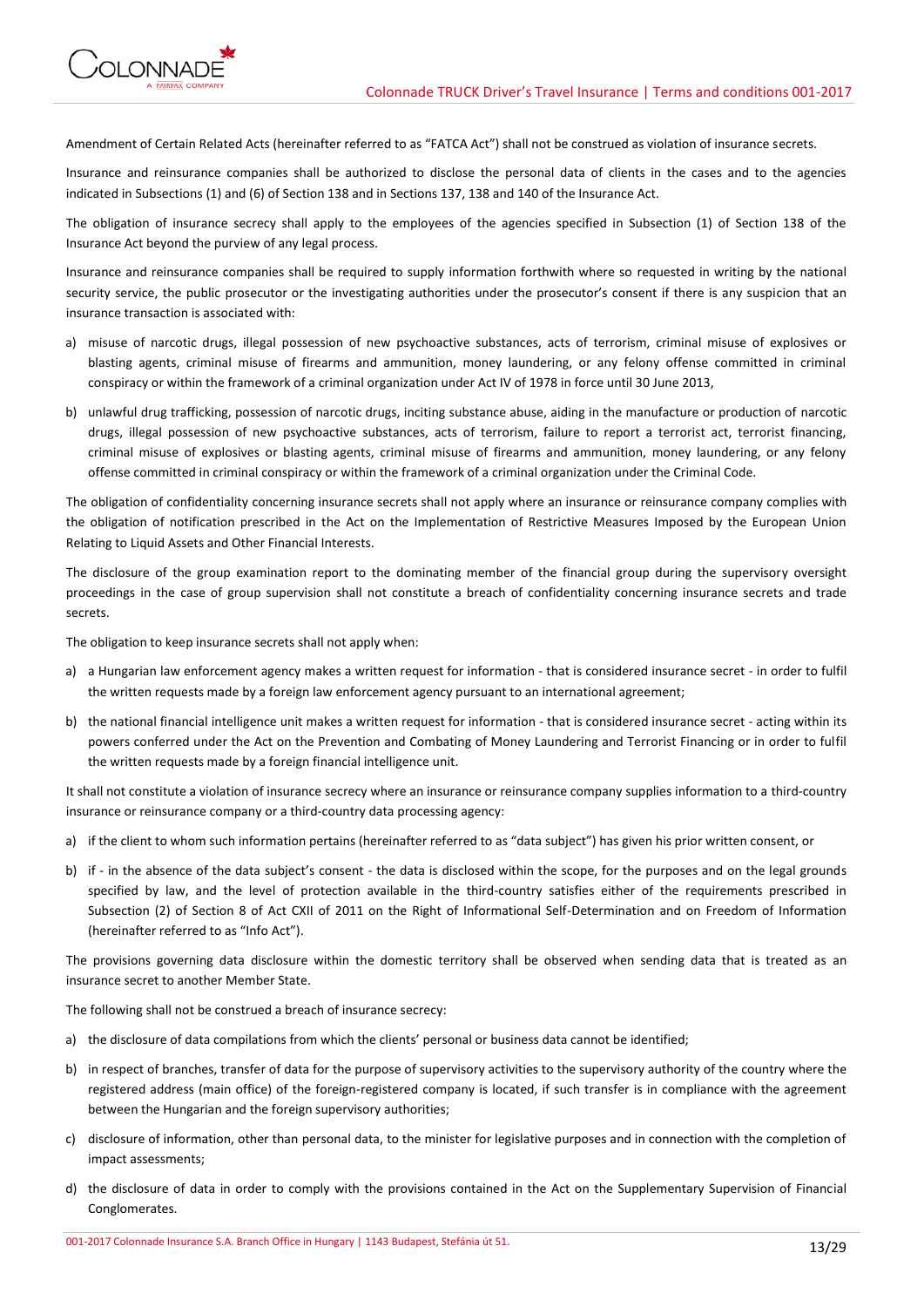

(2) Insurance and reinsurance companies may not refuse to disclose the data specified in Subsection (1) of Section 141 of the Insurance Act on the grounds of protection of insurance secrets.

The personal data indicated in the data transfer records and the data covered by Section 136 of the Insurance Act, or the data treated as special data under the Info Act shall be deleted, respectively, after five years and twenty years following the date of disclosure.

The insurance or reinsurance company shall not be authorized to notify the data subject when data is disclosed pursuant to Paragraphs b), f) and j) of Subsection (1) of Section 138 or Subsection (6) of Section 138 of the Insurance Act.

Insurance and reinsurance companies shall be entitled to process personal data during the life of the insurance or reinsurance contract or other contractual relation, and as long as any claim can be asserted in connection with the insurance, reinsurance or contractual relation.

Insurance and reinsurance companies shall be entitled to process personal data relating to any unconcluded insurance or reinsurance contract as long as any claim can be asserted in connection with the failure of the contract.

Insurance and reinsurance companies shall be required to delete all personal data relating to their current or former clients or to any frustrated contract in connection with which the data in question is no longer required, or the data subject has not given consent, or if it is lacking the legal grounds for processing such data.

(3) Within the meaning of the Insurance Act, the processing of data related to deceased persons shall be governed by the statutory provision on the processing of personal data. The rights of a deceased person in terms of data processing may be exercised by the heir or by the person named as the beneficiary in the insurance contract.

#### **Trade secrets of insurance companies and reinsurance companies**

Insurance and reinsurance companies and their owners, any proposed acquirer of a share in an insurance or reinsurance company, as well as the senior executives, non-management officers and employees, agents of insurance or reinsurance companies shall keep any trade secrets made known to them in connection with the operation of the insurance or reinsurance company confidential without any time limitation.

The obligation of confidentiality prescribed in Section 144 of the Insurance Act shall not apply to the following in exercising their designated functions:

- a) the Authority;
- b) the national security service;
- c) the Állami Számvevőszék (State Audit Office);
- d) the Gazdasági Versenyhivatal (Hungarian Competition Authority);
- e) the internal oversight agency tasked by the Government, which controls the legality and propriety of the use of central budget funds;
- f) property administrators;
- g) the Információs Központ (Information Center);
- h) the agricultural damage survey body, the agricultural damage compensation body, the agricultural administration body, and the institution delegated to conduct economic assessments under the supervision of the ministry directed by the minister in charge of the agricultural sector in respect of insured persons claiming any aid for the payment of agricultural insurance premiums.

The disclosure made by an insurance company to the tax authority in compliance with the obligation prescribed in Sections 43/B-43/C of the IACA in accordance with the FATCA Act shall not be construed as violation of trade secrets.

(3) The disclosure of information by the Authority to the European Insurance and Occupational Pensions Authority (hereinafter referred to as "EIOPA") as provided for in Regulation (EU) No. 1094/2010 of the European Parliament and of the Council of 24 November 2010 establishing a European Supervisory Authority (European Insurance and Occupational Pensions Authority), amending Decision No. 716/2009/EC and repealing Commission Decision 2009/79/EC (hereinafter referred to as "Regulation 1094/2010/EU") shall not be construed as violation of trade secrets.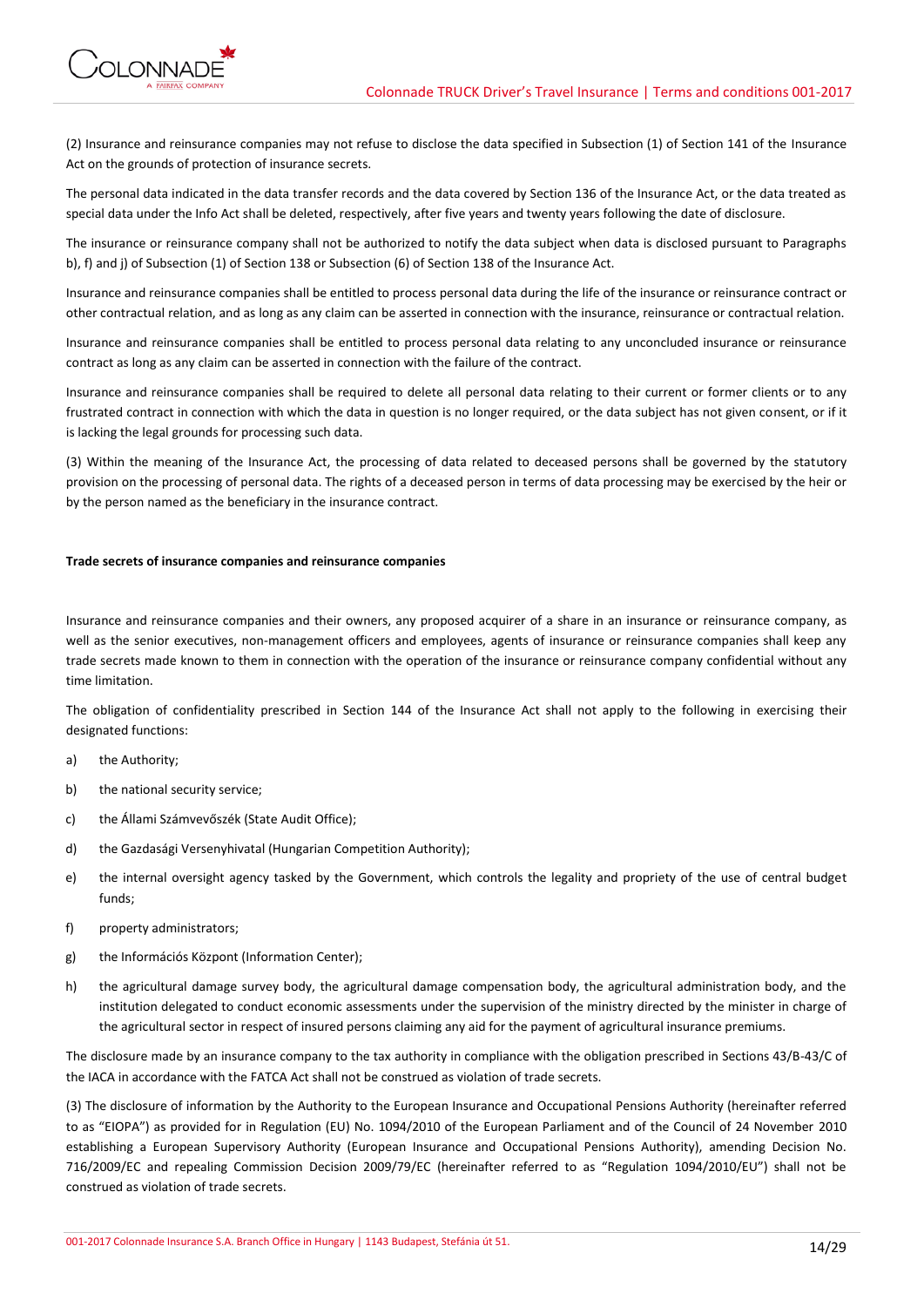

The obligation of confidentiality prescribed in Section 144 of the Insurance Act shall not apply to:

- a) the investigating authority and the public prosecutor's office after ordering the investigation;
- b) the court of law in connection with criminal cases, civil actions and non-contentious proceedings, and the judicial review of administrative decisions, including the experts appointed by the court, and the independent court bailiff in connection with a case of judicial enforcement, and to the court in local government debt consolidation procedures.

(5) The disclosure of information by the Authority to the minister in charge of the money, capital and insurance markets on insurance and reinsurance companies, enabling individual identification, for legislative purposes and in connection with the completion of impact assessments shall not be construed a breach of trade secrecy.

(6) The disclosure of information by the Information Centre in an official capacity shall not be construed a breach of trade secrecy.

The person acquiring any trade secrets shall keep them confidential without any time limitation.

By virtue of the obligation of secrecy, no facts, information, know-how or data within the sphere of trade secrets may be disclosed to third parties beyond the scope defined in the Insurance Act without the consent of the insurance or reinsurance company, or the client concerned, or used beyond the scope of official responsibilities.

The person acquiring any trade secrets may not use such for his own benefit or for the benefit of a third person, whether directly or indirectly, or to cause any disadvantage to the insurance or reinsurance company affected, or its clients.

In the event of dissolution of an insurance or reinsurance company without succession, the business documents managed by the insurance or reinsurance company and the documents containing trade secrets may be used for archival research conducted after sixty years of their origin.

Any information that is declared by the Info Act to be information of public interest or public information, and as such is rendered subject to disclosure may not be withheld on the grounds of being treated as a trade secret or insurance secret.

Other matters relating to insurance secrets and trade secrets shall be governed by the relevant provisions of the Hungarian Civil Code.

## **Data management relating to data exchange between Insurance Companies**

In discharging the obligations delegated by law, or fulfilling their contractual commitments, in order to provide services in compliance with the relevant legislation or as contracted, and to prevent insurance fraud, the Insurance Company shall - in order to protect the interest of risk groups of insureds - have the right to make a request to another insurance company from 1 January, 2015 with respect to data processed by this insurance company and referred to in Subsections (3)-(5) of Section 149 of the Insurance Act in accordance with Subsection (1) of Section 135 thereof, taking into account the unique characteristics of insurance products affected. The request shall contain the information necessary for the identification of the person, property or right defined therein, it shall specify the type of data requested and the purpose of the request. Making a request and complying with one shall not be construed a breach of insurance secrecy.

In this context the Insurance Company may request the following data from other insurance companies:

Data listed in Paragraphs a) to e) of Subsection 3 of Section 149 of the Insurance Act relating to the conclusion and performance of the insurance contracts pertaining to the insurance class stipulated in points 1 and 2 of Section A of Annex 1 of the Insurance Act;

Data listed in Paragraphs a) to e) of Subsection 4 of Section 149 of the Insurance Act relating to the conclusion and performance of the insurance contracts pertaining to the insurance class stipulated in points 5, 6, 7, 8, 9, 16, 17 and 18 of Section A of Annex 1 of the Insurance Act; and

Data listed in Paragraphs a) to c) of Subsection 5 of Section 149 of the Insurance Act relating to the conclusion and performance of the insurance contracts in case of the prior consent of the claimant pertaining to the insurance class stipulated in points 11, 12, and 13 of Section A of Annex 1 of the Insurance Act.

The requested insurance company shall make available to the requesting Insurance Company the data requested in due compliance with the law, inside the time limit specified in the request, or failing this, within fifteen (15) days from the date of receipt of the request.

The requesting Insurance Company shall be allowed to process data obtained through the request for a period of ninety (90) days from the date of receipt. If the data obtained by the requesting Insurance Company through the request is necessary for the enforcement of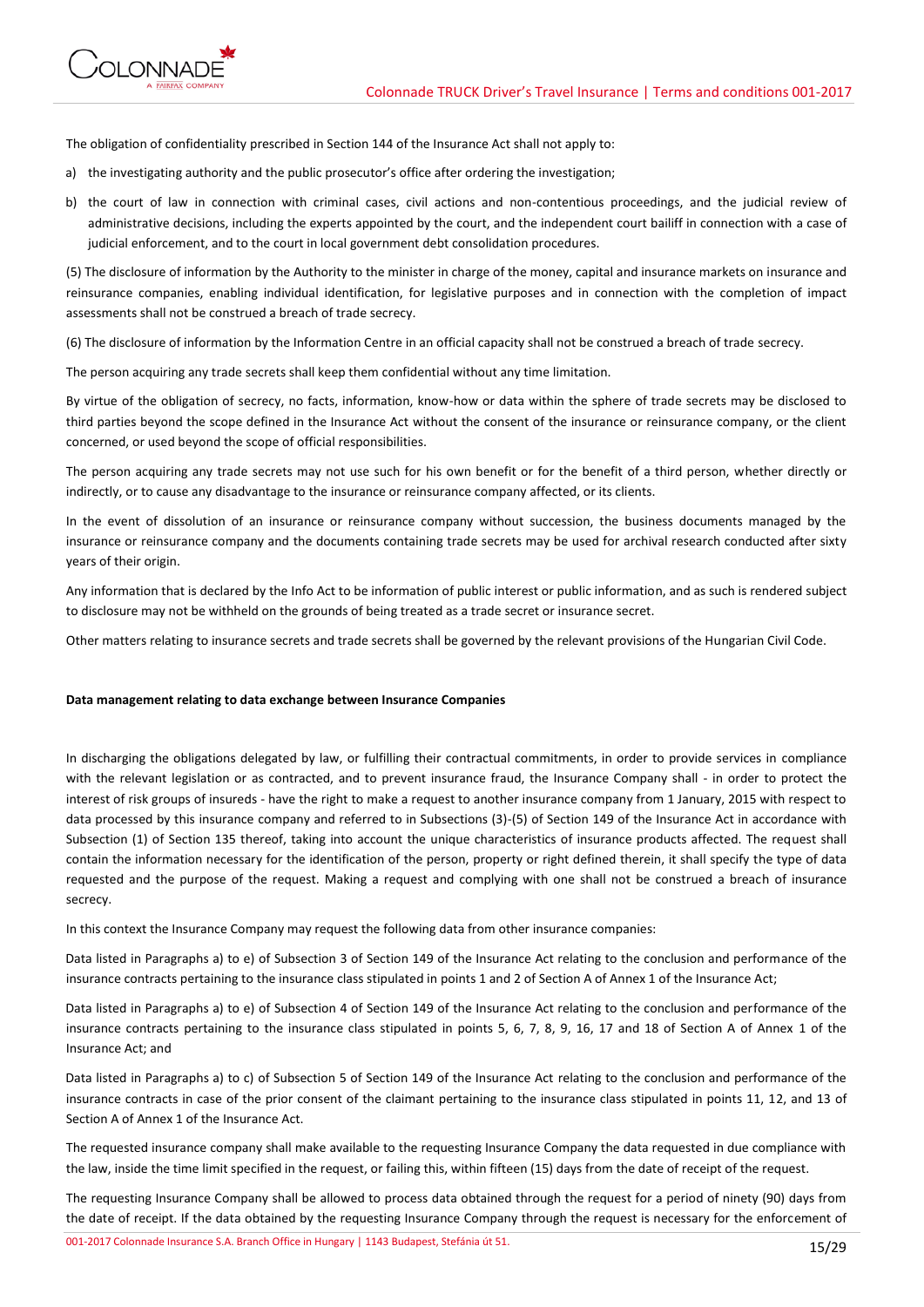

that Insurance Company's lawful interest, the time limit specified above for data processing shall be extended until the enforceable conclusion of the procedure opened for the enforcement of such claim.

If the data obtained by the requesting Insurance Company through the request for the enforcement of the insurance company's lawful interest, and the procedure for the enforcement of such claim is not opened inside a period of one (1) year after the data is received, such data may be processed for a period of one (1) year from the date of receipt. The requesting Insurance Company shall inform the client affected by the request concerning this request and also if the request is satisfied, on the data to which it pertains, at least once during the period of insurance cover.

If the client asks for information regarding his data in accordance with the Info Act and the requesting insurance company no longer has the data to which the request pertains having regard to Subsections 8-10 of Section 149 of the Insurance Act, the client shall be informed thereof.

The requesting Insurance Company shall not be allowed to connect the data obtained through the request relating to an interest insured, with data it has obtained or processed, for purposes other than the above. The requested insurance company shall be responsible for the correctness and relevance of the data indicated in the request."

### **Information on personal data management**

For the purposes of this Chapter and in the light of the provisions on data protection, the Policyholder, Insured, Beneficiary and any other person who are entitled lawfully to the insurance service of the Insurance Company shall be considered its client (hereinafter referred to as: "Client").

The Insurance Company shall be liable for data management and retention, including any data to be provided in the future in connection with the insurance contract.

Personal Data shall mean data relating to a specific (identified or directly or indirectly identifiable by virtue of personal data) Client who is a natural person, as well as conclusions drawn from such data in regard to that relevant Client.

Insurance secret shall mean all data in the possession of the Insurance Company that pertain to the personal circumstances and financial situations or business affairs of the Clients, and the contracts of Clients with the Insurance Companies.

The Insurance Company processes the personal data of Clients only to the extent that they relate to the relevant insurance contract, with its creation and registration, and to the service. The data are provided on a voluntary basis. Pursuant to Act LXXXVIII of 2014 on the Insurance Business, taking into account the purpose of data management, the Insurance Company shall be entitled to manage the Personal Data of its Clients qualifying as Insurance Secret without the explicit consent thereof. The Insurance Company shall be authorized to process any data pertaining to the medical condition of Clients (hereinafter referred to as "Medical Mata") in accordance with the Act on the Processing and Protection of Personal Data in the Field of Medicine and solely in possession of the explicit written consent of the relevant Client. Also, any data pertaining to the medical condition of Clients may only relate to the relevant insurance contract, with its creation and registration, and to the provision of insurance service.

The Insurance Company shall be entitled to process personal data during the life of the insurance contract, and as long as any claim can be asserted by or against it in connection with the insurance.

Unless otherwise provided for by law, the Insurance Company shall be entitled to disclose to Third Parties any data obtained during its conduct of business which qualify as Insurance Secret on the condition that the Client's or its legal representative's written consent precisely specifies the scope of insurance secrets that may be disclosed. Third party shall mean any natural or legal person, or unincorporated business association other than the Client, the data controller or the data processor. As the founder of the Insurance Company, Colonnade Insurance S.A shall not qualify as a Third Party, therefore it shall be entitled to manage any Personal Data and Insurance Secrets of the Clients without their separate written consent.

Any data transfer to the Member States of the European Union and any State which is party to the Agreement on the European Economic Area shall be considered as if the transfer took place within the territory of Hungary. Personal Data of the Clients (including Personal Data qualifying as special data) may be transferred from the country, irrespective of the medium used and the method of transmission, to a data controller managing or data processor processing such data in a Third Country only in case of the explicit consent of the Client and if it is permitted by law, or if any and all criteria of data management set by law are met, and an adequate level of personal data protection provided for by law is ensured during the management and processing of the transferred data in that Third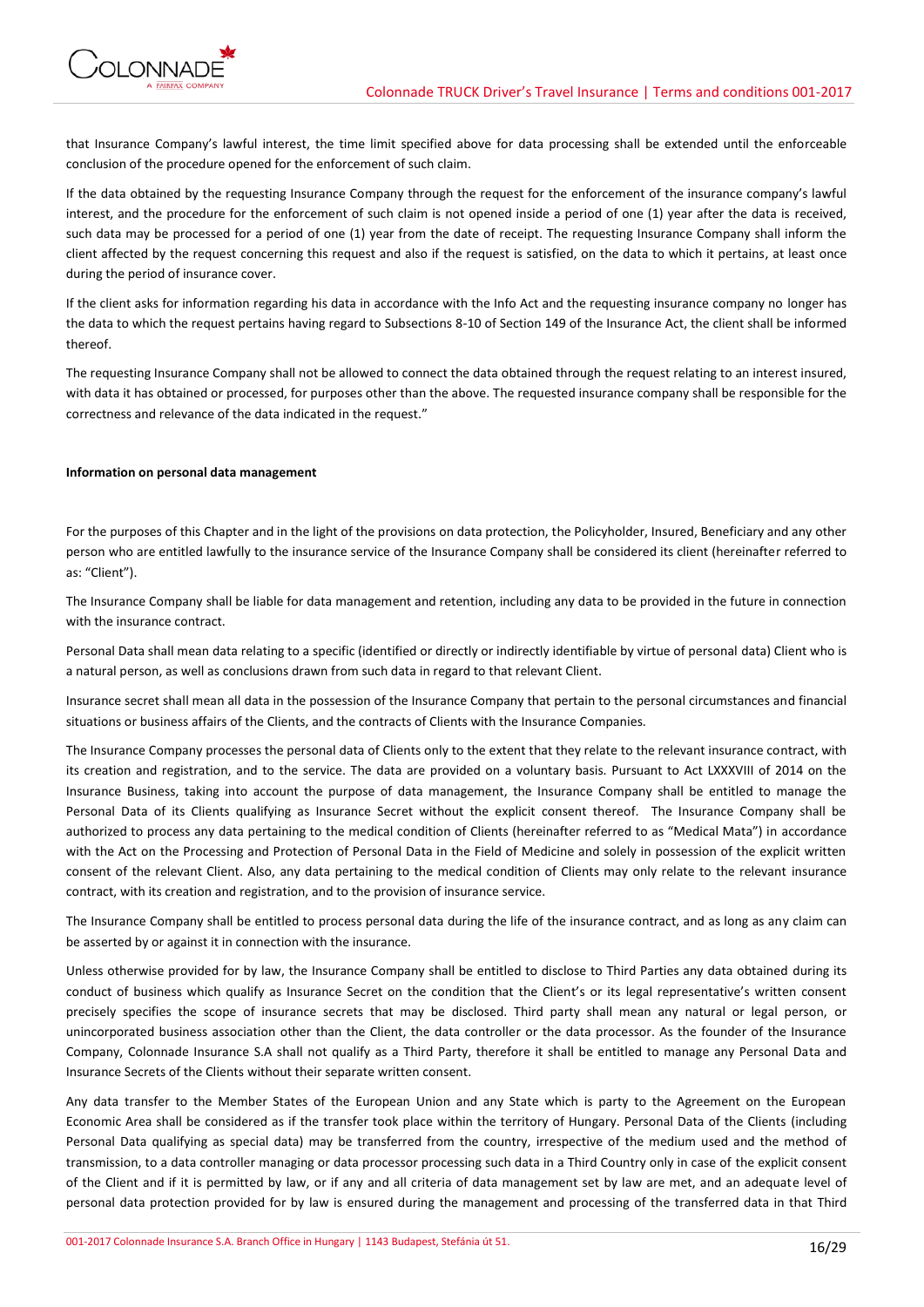Country. Third country shall mean any State that is not a member State of the European Union and which do not qualify as an EEA State.

Upon request of the Client, the Insurance Company shall provide information on any and all Personal Data managed or transferred under the conditions laid down by law. Client may request the Insurance Company to correct and, except for any statutory data management by reasons of public interest, block or delete such data. The Insurance Company shall be required to correct any Personal Data managed according to the request of the Client.

The Insurance Company shall be required to delete all Personal Data relating to their current or former Clients or to any frustrated contract in connection with which the data in question is no longer required, or the Client has not given consent, or if it is lacking the legal grounds for processing such data.

## **Operative Times**

## **Travel**

## **OT1 - Business Trip Outside Hungary**

While an *Insured Person* is on a *Business Trip* outside Hungary cover starting from the time of leaving place of residence or place of work in Hungary whichever occurs last, until return to place of residence or place of work in Hungary whichever occurs first.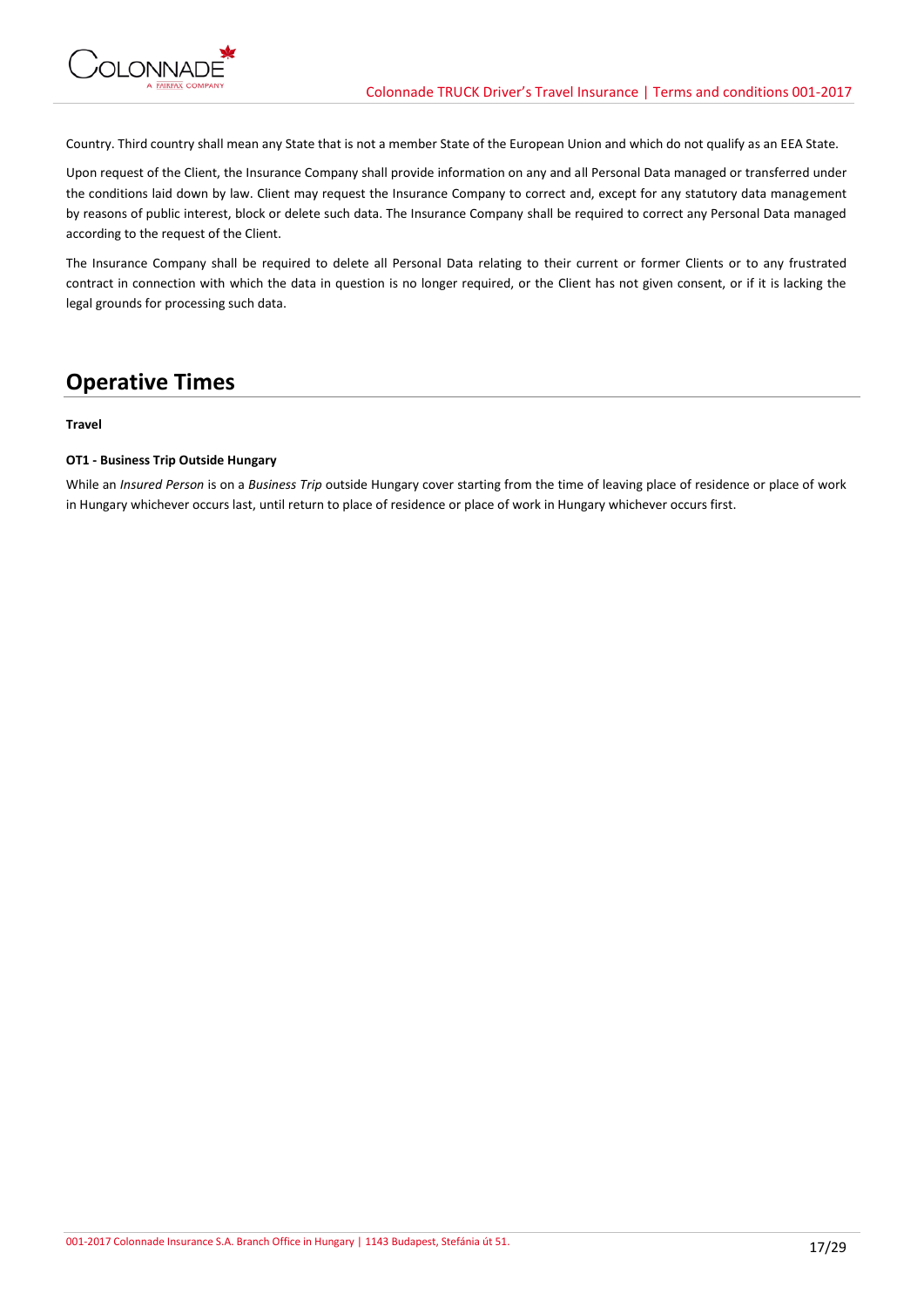

# **Section A - Personal Accident**

## **Section A1 – Accidental Death**

If an *Insured Person* sustains a *Bodily Injury* which within two years solely and independently of any other cause results in death, the *Insurer* will pay the *Policyholder or Beneficiary* the benefit shown on the *Schedule* subject to the conditions below.

The total benefit payable under this Section A1 will be paid in excess of any benefit actually paid under Section A2 - Disability, if the *Accidental* death arises from the same *Bodily Injury*.

If an *Insured Person* sustains *Burns* which solely and independently of any other cause, results in death, the *Insurer* will pay the *Policyholder* or the *Beneficiary* twice benefit shown on the Schedule.

The benefit payable for Accidental death will be increased by 2% per *Child* up to a maximum of 10% of the benefit.

### **Disappearance Benefit**

If an *Insured Person* disappears and after 365 days it is reasonable to believe that death resulted from *Bodily Injury*, the accidental death benefit - shown on the *Schedule* - will be paid provided that the *Policyholder* signs an agreement that if it later transpires that an *Insured Person* has not died, any amount paid will be refunded to the *Insurer.*

## **Section A2 - Disability**

If an *Insured Person* sustains a *Bodily Injury* which solely and independently of any other cause results in *Disability*, *Loss of Limb or Loss of Sense*, the *Insurer* will pay the *Insured Person* or *Beneficiary* the benefit shown on the *Schedule* subject to the conditions set out below.

Should the *Insured Person* is confined to wheelchair the *Insurer* will pay the cost of the reasonable house or vehicle modification expenses up to 500.000 HUF. This benefit will be in addition to any amount paid Disability.

## **Definitions Applicable to Section A2:**

## *Loss of Limb*

In the case of a leg:

- a) loss by permanent physical severance at or above the ankle or
- b) permanent and total loss of use of a complete foot or leg.

#### In the case of an arm:

a) loss by permanent physical severance of the four fingers at or above the meta carpo phalangeal joints (where the fingers join the palm of the hand) or

b) permanent and total loss of use of a complete arm or hand.

## *Loss of Sense:*

## *Loss of Eye*

Permanent and total loss of sight:

- a) in both eyes if the *Insured Person* is officially confirmed to be blind.
- b) in one eye if the degree of sight remaining after correction is 3/60 or less on the Snellen Scale.

## *Loss of Speech*

Total and permanent loss of speech.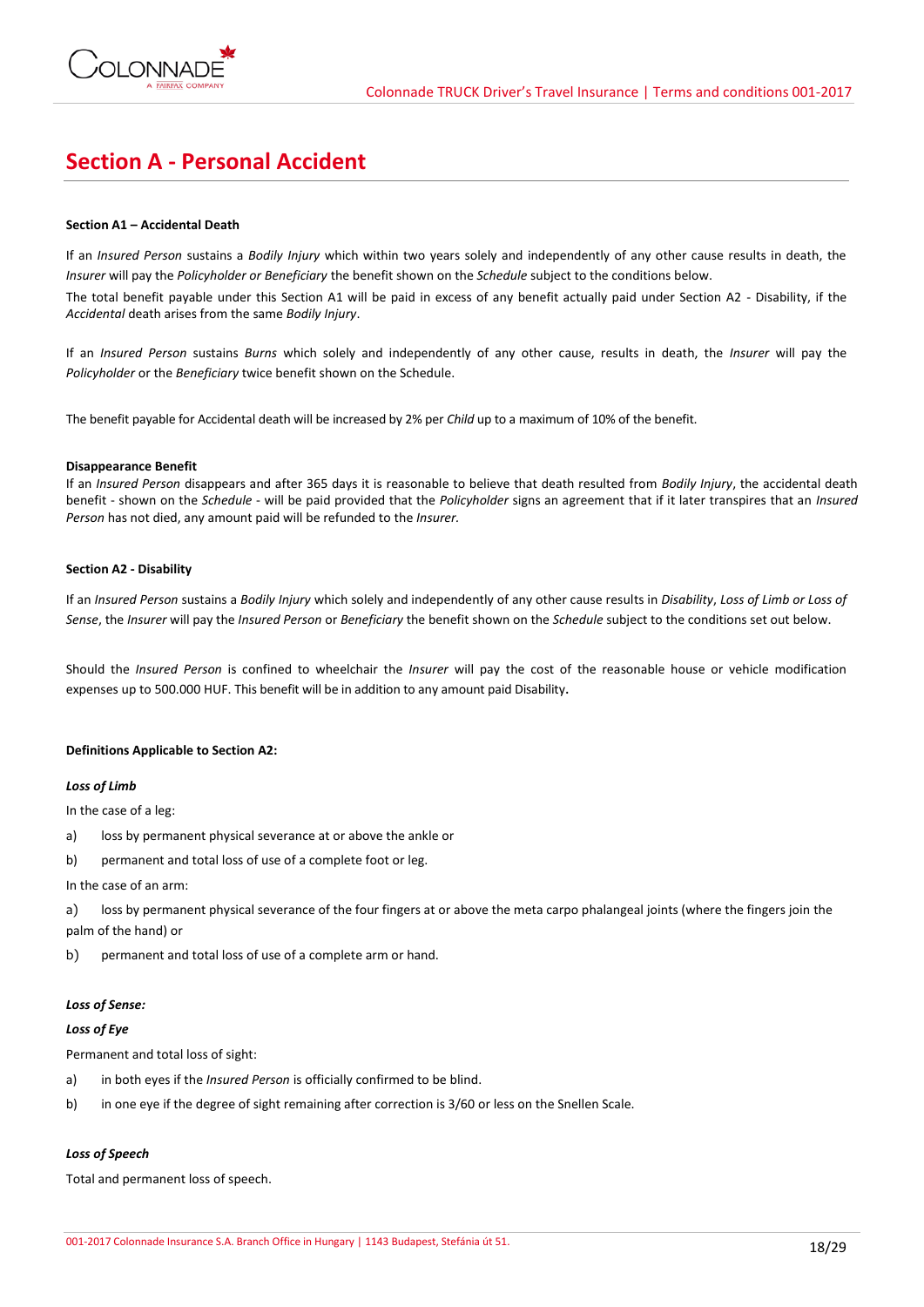

### *Loss of Hearing*

Total and permanent loss of hearing.

## *Disability:*

## *Permanent Total Disability*

Disability which totally prevents an *Insured Person* from working in their usual occupation for the *Policyholder* which in all probability will continue for the remainder of their natural life.

## *Permanent Partial Disability*

A permanent disability benefit payable as a percentage of the *Sum Insured* under Item 4b, shown on the *Schedule*, depending on the degree of permanent disability. The benefits payable for specific disabilities are shown in the table below:

Permanent severance or permanent total loss of use (including anchylosis) of:

| a) | one thumb                        | 30% |
|----|----------------------------------|-----|
| b) | forefinger                       | 20% |
| c) | any finger other than forefinger | 10% |
| d) | big toe                          | 15% |
| e) | any toe other than big toe       | 5%  |
| f) | shoulder or elbow                | 25% |
| g) | wrist, hip, knee or ankle        | 20% |
| h) | lower jaw by surgical operation  | 30% |

Considerable loss of osseous substance of (definite and incurable condition):

| i)      | skull in all its thickness, surface of: |      |
|---------|-----------------------------------------|------|
|         | - at least 6 sq. cm                     | 40%  |
|         | - 3 to 6 sq. cm                         | 20%  |
|         | - less than 3 sq. cm                    | 10%  |
| j)      | shoulder                                | 40%  |
| k)      | two bones of the forearm                | 30%  |
| $\vert$ | thigh or both bones of the leg          | 50%  |
| m)      | knee-cap                                | 20%  |
| n)      | Shortening of lower limb by             |      |
|         | - at least 5 cm                         | 30%  |
|         | - 3 to 5 cm                             | 20%  |
|         | - 1 to 3 cm                             | 10%  |
| o)      | Total incurable insanity                | 100% |

p) Permanent disability which is not provided for under items 2, 3a, 3b, 3c(i) & (ii), 4a of the *Schedule* or any of the benefits above, up to a maximum of 100% of Item 4b of the *Schedule*.

Any *Permanent Partial Disablement* payable under item (p) will be assessed by considering the severity of the disablement in conjunction with the stated percentages for the specific types of disablement mentioned above. The *Insured Person's* occupation will not be a relevant factor.

When more than one form of disablement results from one *Accident* the percentages from each are added together but the *Insurer* will not pay more than 100% of the *Sum Insured* under Item 4b.

If a claim is payable for loss of or loss of use of a whole part of the body a claim for any component of that part cannot also be made.

The amount payable for anchylosis of the fingers (other than thumb and forefinger) and of the toes (other than the big toe) shall be 50 % of the compensation which would be due for the loss of those limbs.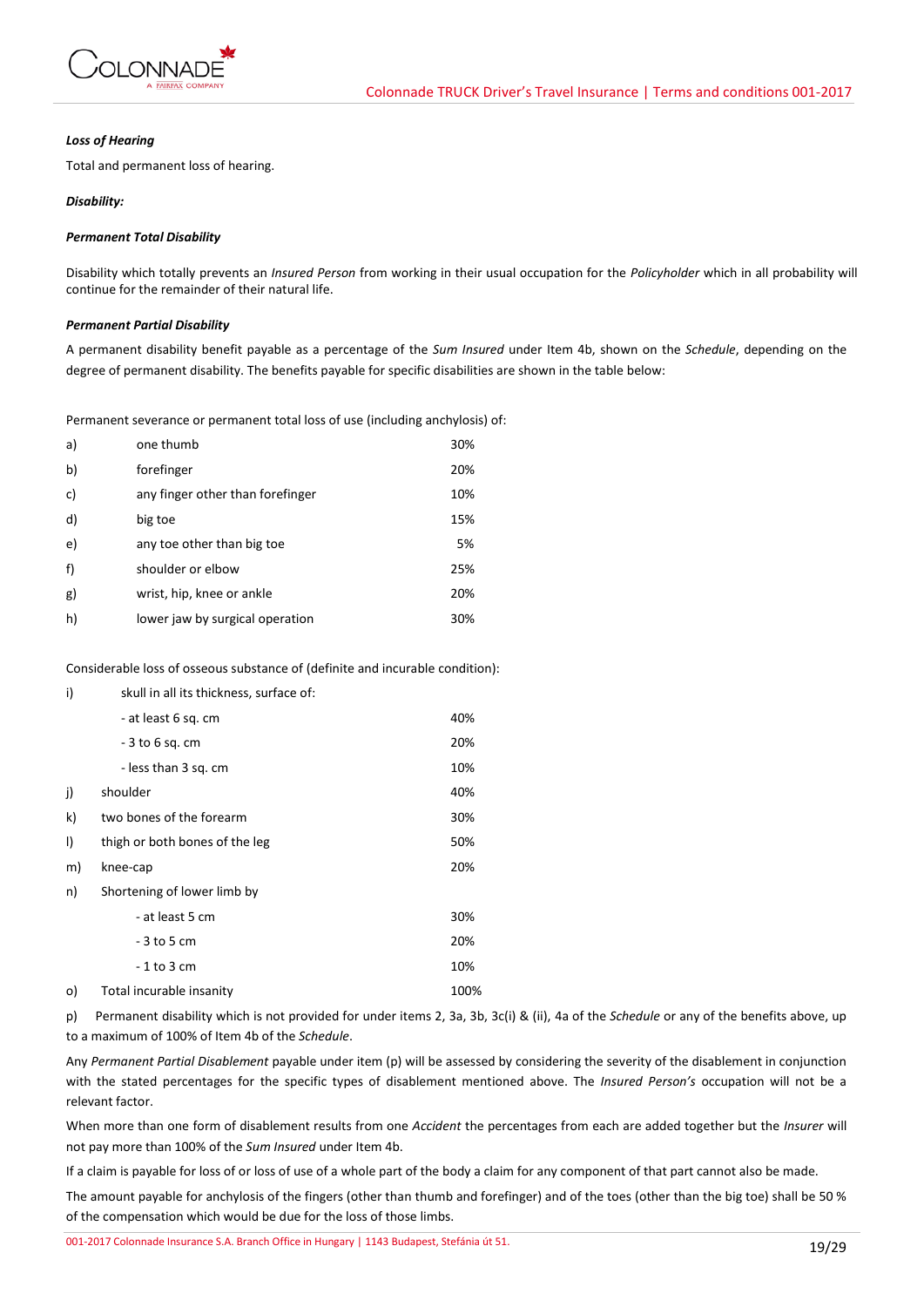

### **Conditions applicable to Section A:**

- 1. Death or Disability resulting from exposure to severe weather conditions will be considered to have been caused by *Bodily Injury*.
- 2. If an *Insured Person* is not an *Employee* then Permanent Total Disability is defined as disability totally prevents an *Insured Person* from working in gainful employment of any and every kind which in all probability will continue for the remainder of their natural life". No benefit will be payable under Temporary total or partial disability.
- 3. The total amount payable under this Section to cover more than one *Bodily Injury* resulting from one *Accident*, shall be calculated by addition of amounts covering each *Bodily Injury*, but the *Insurer* will not pay more than the Total Sum Insured under this Section unless accidental reimbursement, retraining expenses funeral expenses or wheelchair expenses benefit is paid.
- 4. When more than one form of disablement results from one *Accident* the percentages from each are added together but the *Insurer* will not pay more than 100% of the *Sum Insured* shown in the *Schedule*.
- 5. If a claim is payable for loss of or loss of use of a whole part of the body a claim for loss of any component of that part cannot also be made.
- 6. If a claim exceeds the *Scheduled Flight Accumulation Limit* or the *Any One Accident Limit* shown on the *Schedule*, the *Insurer* will pay an amount which is proportionately reduced until the total does not exceed the limit shown on the *Schedule*.
- 7. Payment for *Temporary Total Disability* will cease on payment of *Permanent Total Disability* or the Benefit period as shown on the *Schedule,* whichever occurs first.
- 8. If the *Insured Person* reaches 80 years of age: In case of Disability the benefit will be reduced to 20% of the *Sum Insured* shown on the Schedule or 10.000.000.-HUF whichever is less.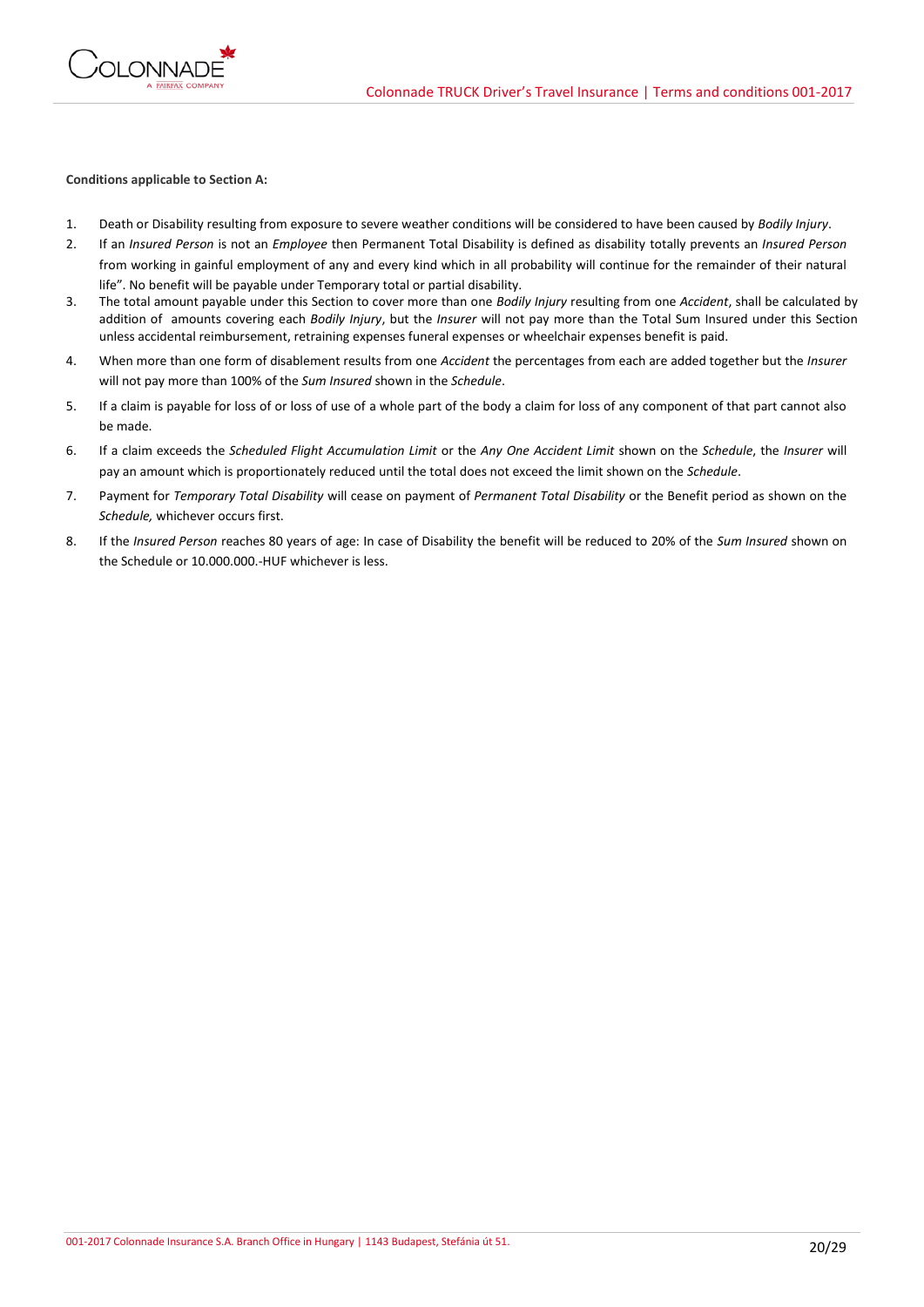

# **Section B - Travel**

## **Section B1.1 - Medical and Emergency Travel Expenses**

If an *Insured Person* sustains *Bodily Injury* or *Sickness* during the *Operative Time* and *Period of Insurance* the *Insurer* will pay the *Policyholder* or the *Insured Person* for *Medical Expenses* and *Emergency Travel Expenses* reasonably and necessarily incurred as a direct results, for up to 2 years from the date of *Bodily* Injury or first diagnosis of *Sickness*, up to the *Sum Insured* in the *Schedule* in excess of any *Deductible*.

## **Definitions applicable to Section B1.1**

### **Medical Expenses**

The *Usual and reasonable costs* incurred outside Hungary, or an *Insured Person's Permanent Country of Residence*, for medical, surgical or other remedial attention or treatment given or prescribed by a *Medical Practitioner* and all hospital, nursing home and ambulance charges.

Dental expenses are covered up to the *Sum Insured* stated on the *Schedule* if they are the result of a *Bodily Injury* or unexpected and sudden pain that requires immediate treatment*.* The *Insurer* shall not pay any benefit for permanent crowns or artificial teeth.

### **Emergency Travel Expenses**

The additional expenses of economy class transport and accommodation expenses incurred by an *Insured Person* and up to two persons, who need to travel to, remain with, or escort an *Insured Person* including, at the discretion of the *Insurer,* a family member or business colleague*.*

### **Condition applicable to Section B1.1**

The *Policyholder* or *Insured Person* must contact *Assistance Service* as soon as possible if injury or illness results in the need for in-patient hospital treatment.

## **Extensions applicable to Section B1.1**

1. In the event of a valid claim under this section the *Insurer* will pay the costs of hospital in-patient medical charges necessarily incurred within the 1 month immediately following the date of return to Hungary or an *Insured Person's Permanent Country of Residence*, up to a maximum of 1.000.000 HUF if the expenses would not be recovered by anyone.

## **Exclusions applicable to Section B1.1**

The *Insurer* will not pay any claim:

- 1. where an *Insured Person* is travelling against the advice of a *Medical Practitioner*,
- 2. where the purpose of the *Trip* is to receive medical treatment or advice,
- 3. within one month of the expected date of birth if an *Insured Person* is pregnant and *Bodily Injury* or *Sickness* has resulted from the pregnancy.

### **Section B1.2 - Rescue Expenses**

If an *Insured Person* sustains *Bodily Injury* or *Sickness* during the *Operative Time* and *Period of Insurance*, the *Insurer* will reimburse the *Policyholder* or an *Insured Person* for *Rescue Expenses* reasonably and necessarily incurred as a direct result, up to the *Sum Insured* in the *Schedule*.

#### **Definition applicable to Section B1.2**

#### **Rescue Expenses**

The cost of transportation by any suitable means to an appropriate medical facility or to an *Insured Person's* home in Hungary or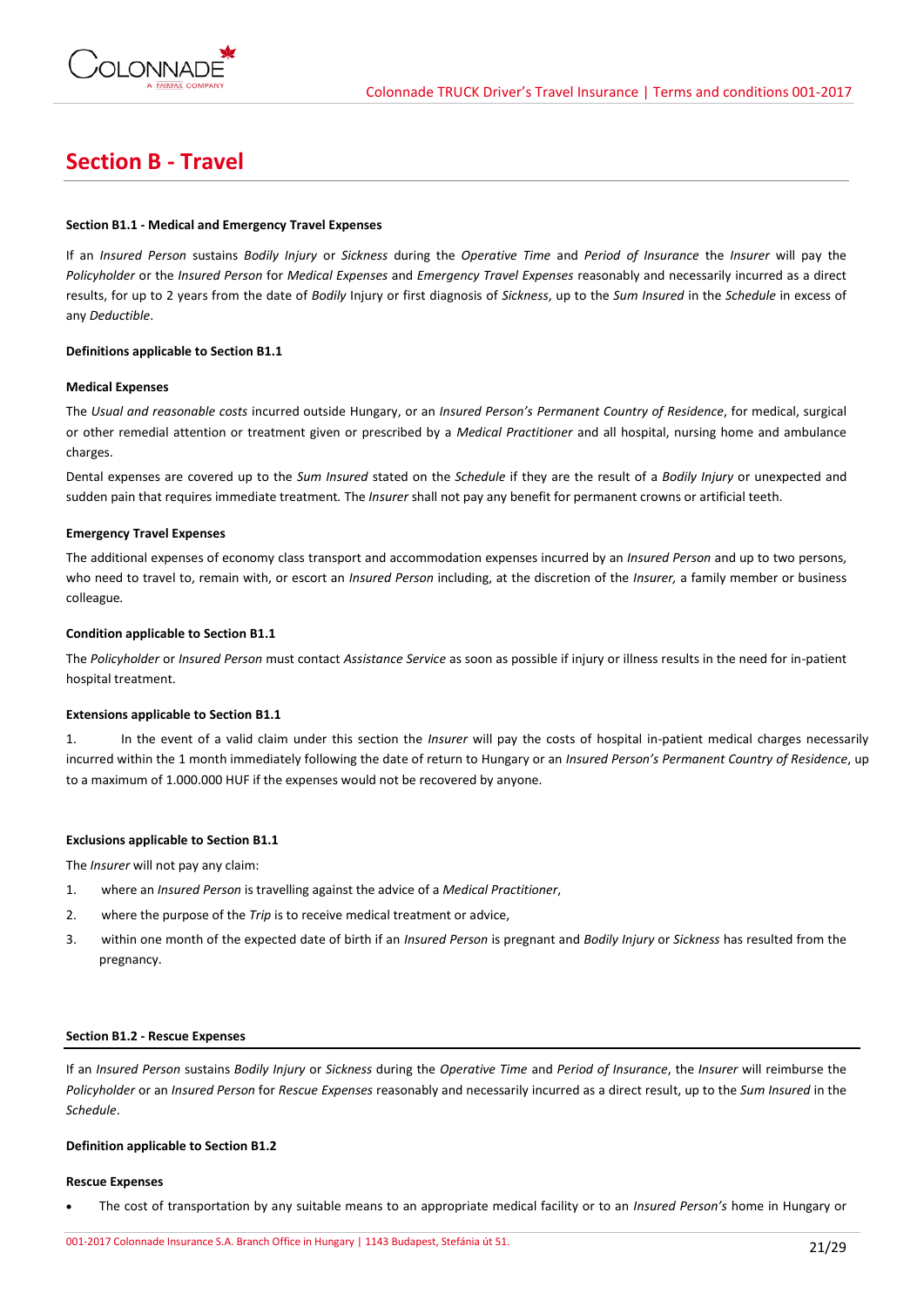

*Permanent Country of Residence* as recommended by the *Insurer's* appointed medical advisor in conjunction with the local attending *Medical Practitioner.*

- In the event of death the costs of transportation of the body or ashes and the *Insured Person's* personal effects back to Hungary or *Permanent Country of Residence*.
- The costs of funeral expenses outside Hungary or an *Insured Person's Permanent Country of Residence* up to a maximum of 2.000.000,-HUF.

## **Condition Applicable To Section B1.2**

The *Policyholder* or *Insured Person* must contact *Assistance Service* as soon as possible if *Bodily Injury* or *Sickness* results in the need for in-patient hospital treatment or the possible need for emergency rescue. If rescue is not carried out by Assistance Service, the costs of such rescue must be approved by Assistance Service otherwise the costs may not be reimbursed unless it could not be reasonably expected in the circumstances to contact Assistance Service and seek approval.

If the *Insurer's* appointed medical advisor and the local attending *Medical Practitioner* allow the *Insured Person's* transportation to his or her home in Hungary or *Permanent Country of Residence*, but the *Insured Person* refuses it, the *Insurer* will not be liable for any medical expenses incurred after the date the transportation could have taken place.

## **Exclusions Applicable To Section B1.2**

- 1. The *Insurer* will not pay any claim:
- 2. where an *Insured Person* is travelling against the advice of a M*edical Practitioner*;
- 3. where the purpose of the *Trip* is to receive medical treatment or advice;
- 4. within one month of the expected date of birth if an *Insured Person* is pregnant and *Bodily Injury* or *Sickness* has resulted from the pregnancy;
- 5. in excess of 400.000 HUF as a result of an *Insured Person* giving birth.
- 6. as a result of the use of non-prescribed drugs by an Insured Person

## **Section B1.3 - Assistance**

The network of Assistance Service offices is available whenever an *Insured Person* travels within the *Operative Time* and *Period of Insurance*. If Medical Assistance is required at any time the **Emergency Helpline**

**+36 1 460 1500** (24 Hour) should be called. The insurer will reimburse up to 20.000,-HUF towards the reasonable costs of phone calls to Emergency Helpline related to a valid claim under this policy.

All of the Medical Assistance detailed below is subject to the terms and conditions of this policy.

When Assistance Service is contacted for assistance, the following information should be provided :

- The Insured Person's name and Assistance Service card number and/or Policy number
- The telephone, fax or telex number where an Insured Person can be reached.
- The Insured Person's address abroad.
- The nature of the emergency.
- The name of the Insured Person's employer, company or organisation.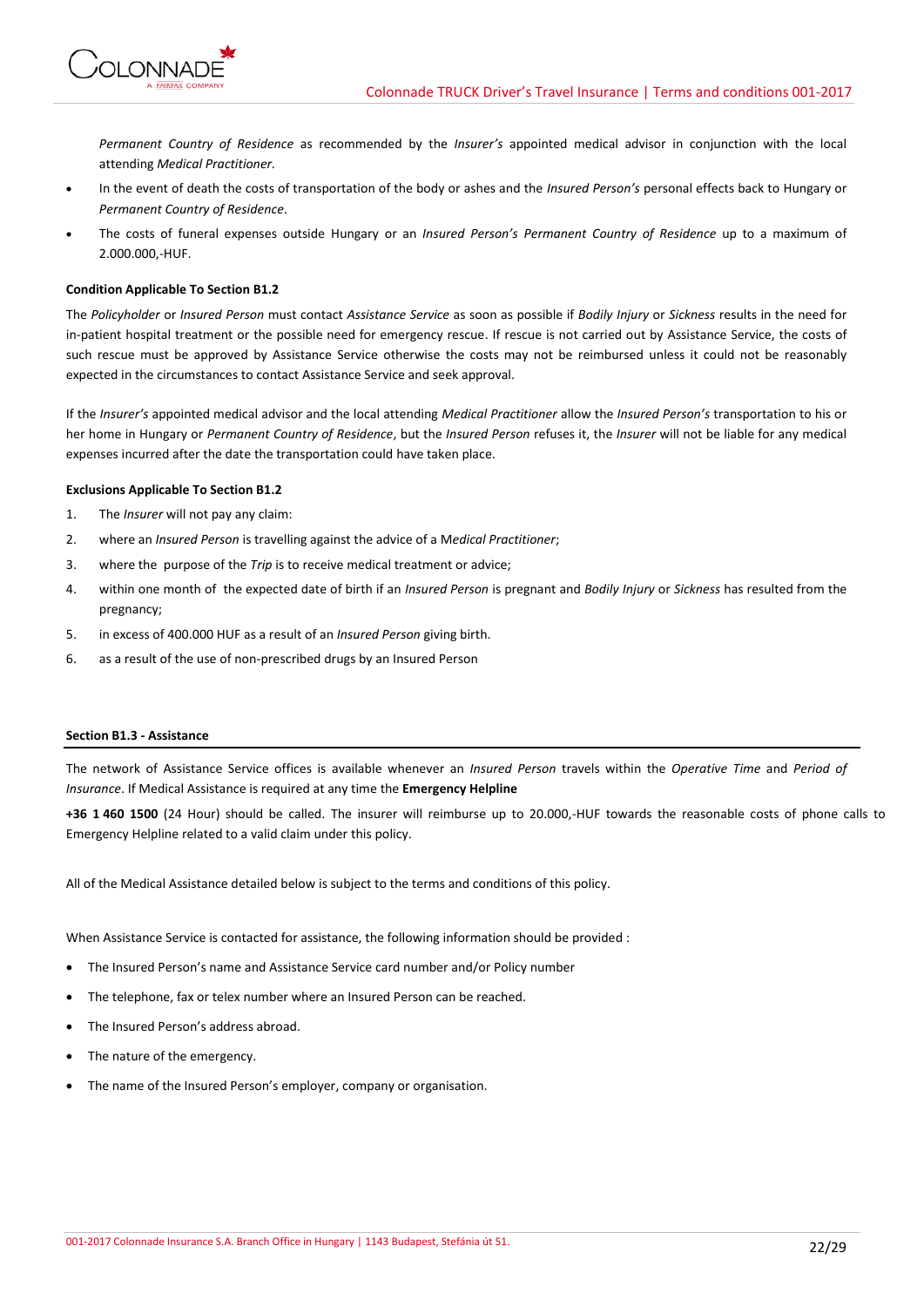

The Medical Assistance services provided are:

| 24 hour Service                                                  | Emergency telephone lines staffed 24 hours a day, 365 days a year by multi-lingual assistance co-<br>ordinators, experienced in the procedures of hospitals and clinics worldwide.                                                                                                                                                                                        |
|------------------------------------------------------------------|---------------------------------------------------------------------------------------------------------------------------------------------------------------------------------------------------------------------------------------------------------------------------------------------------------------------------------------------------------------------------|
| <b>Travel informations</b>                                       | enhanced to provide pre-travel advice, full country guide information, full security advice for<br>worldwide travel, document registration and a pre-trip concierge service - available in English                                                                                                                                                                        |
| <b>Medical Staff</b>                                             | A highly qualified team of medical consultants and nursing staff, available at any time to ensure<br>that the most appropriate medical treatment is provided.                                                                                                                                                                                                             |
| <b>Medical advice and referral</b>                               | Assistance Service will provide the following services to the <i>Insured Person</i> :<br>medical advice to the Insured Person over the telephone.<br>information about medical practitioners, and hospitals worldwide.<br>٠<br>arrange Insured Person's appointment with medical practitioners.<br>arrange Insured Person's hospital admission.                           |
| <b>Direct Billing</b>                                            | Where appropriate Assistance Service will arrange direct billing with hospitals worldwide,<br>avoiding the need for the Insured Person to use the Insured Person's own cash or credit card.                                                                                                                                                                               |
| <b>Air Ambulance</b>                                             | Repatriation or transport to a medical institution by air ambulance or scheduled airline or other<br>suitable means depending on the circumstances of the case and if appropriate with a fully<br>equipped medical team in attendance. On return, suitable transportation will take an Insured<br>Person to hospital or home address whenever necessary.                  |
| <b>Emergency Medical Supplies</b>                                | Help locate and send essential medicines or medical by-products if unavailable locally.                                                                                                                                                                                                                                                                                   |
|                                                                  | Medical Assistance is only one aspect of the service. Assistance Service also provides the following Travel Assistance:                                                                                                                                                                                                                                                   |
|                                                                  | Assistance Service will provide information concerning visa and vaccination requirements for<br>foreign countries.                                                                                                                                                                                                                                                        |
| Advice on Lost Luggage,<br><b>Passport, Documents or Tickets</b> | In the event that the Insured Person's luggage, passport, documents or tickets are lost or<br>stolen while travelling overseas, Assistance Service will provide general advice to the Insured<br>Person.                                                                                                                                                                  |
| <b>Emergency Message</b><br><b>Transmission</b>                  | In the event of an emergency or a hospital confinement, Assistance Service will keep the<br>Insured Person's immediate family informed. Assistance Service will co-ordinate any<br>necessary communication with the Travel Agent.                                                                                                                                         |
| <b>Arrangement of Hotel</b><br><b>Accommodation</b>              | Assistance Service will provide information concerning hotel facilities, services and rates for<br>an Insured Person, a replacement business colleague or family member who has travelled to<br>be at the bedside of the <i>Insured Person</i> . Assistance Service will book the hotel room and<br>confirm details with the hotel prior to the expected date of arrival. |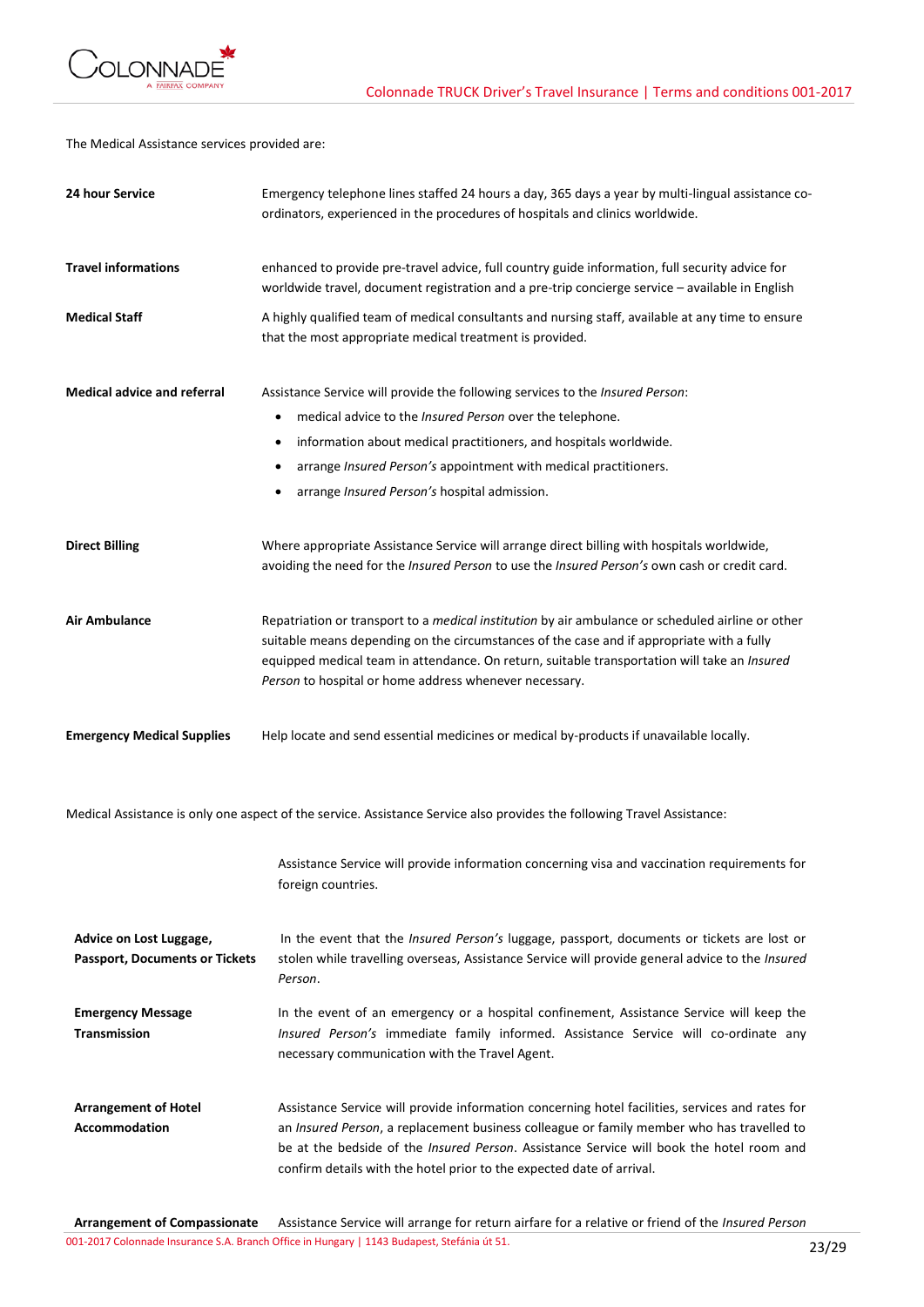

**Visit** to visit an *Insured Person* who, when travelling alone, has been hospitalised outside the *Permanent Country of Residence* for more than five days.

**Arrangement of Return of Minor Children** Assistance Service will arrange for the return of minor children (aged 18 or under) to their *Permanent Country of Residence* if they are left unattended as the result of the *Insured Person's Bodily Injury, Sickness,* or emergency transportation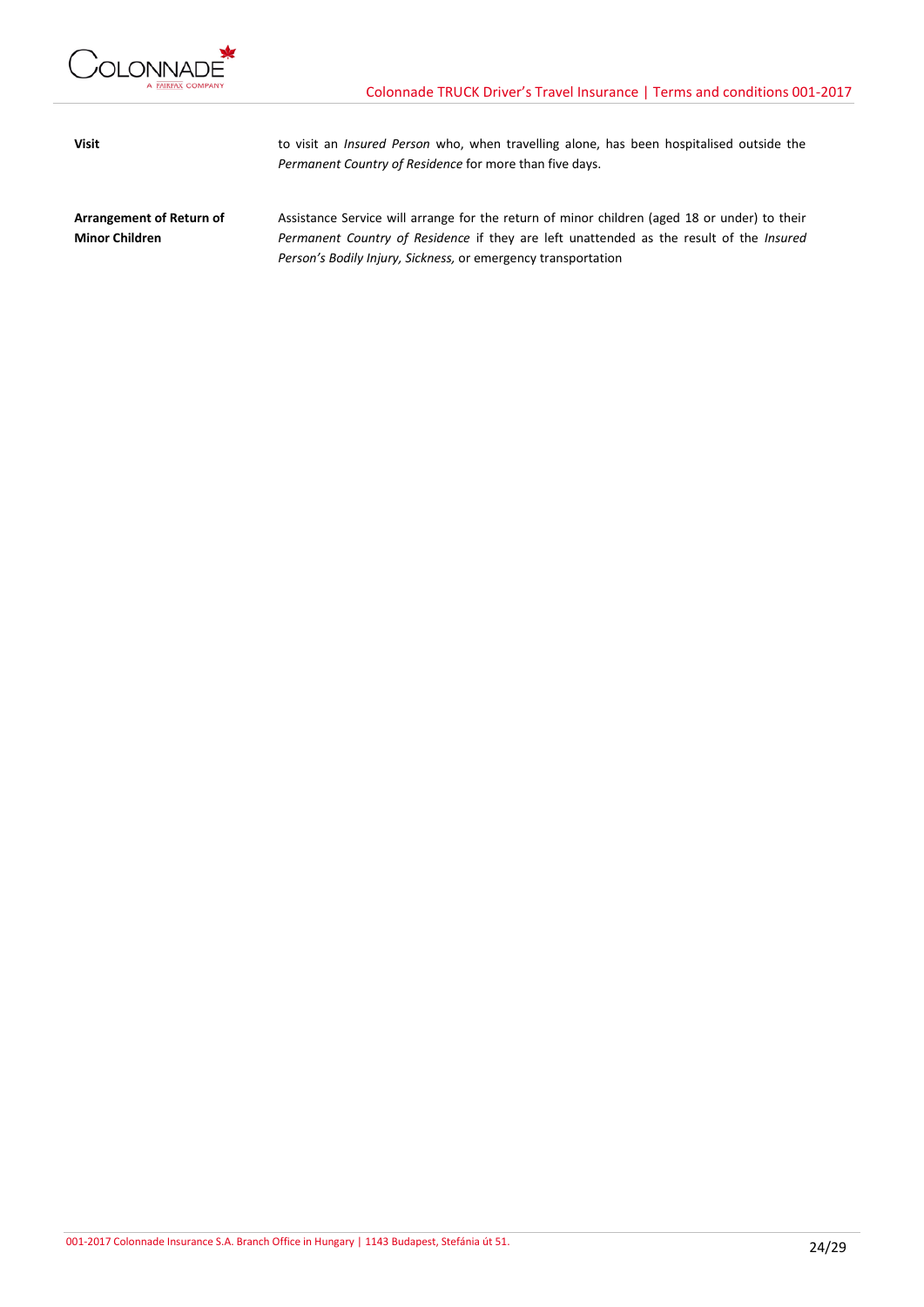

### **Section B1.4 - Legal Expenses**

The *Insurer* will pay to an *Insured Person* up to the *Sum Insured* in the *Schedule* for *Legal Expenses* incurred by or on behalf of an *Insured Person* in pursuit of a claim for damages and/or compensation against a third party who has caused *Bodily Injury* to, or death or *Sickness* of, that *Insured Person* by an incident occurring during the *Operative Time* and *Period of Insurance* outside Hungary.

#### **Definitions applicable to Section B1.4:**

#### *Appointed Representative*

A qualified lawyer or firm of lawyers appointed to act for *an Insured Person*.

### *Legal Expenses*

- a) Any fees, expenses and other amounts charged by the *Appointed Representative* in connection with any claim or legal proceedings, including costs and expenses of expert witnesses as well as those incurred by the *Insurer* in connection with any such claim or legal proceedings.
- b) Any costs payable by an *Insured Person* following an award of costs by any court or tribunal and any costs payable following an outof-court settlement made in connection with any claim or legal proceedings.
- c) Any fees, expenses and other amounts reasonably incurred by the *Appointed Representative* in appealing or resisting an appeal against the judgement of a court, tribunal or award of an arbitrator.

## **Claims Conditions Applicable To Section B1.4**

- 1. The *Insured Person* must first obtain the *Insurer's* written consent to pay *Legal Expenses*. This consent will be given if an *Insured Person* can satisfy the *Insurer* that:
	- a) there are reasonable grounds for pursuing the legal proceedings; and
	- b) it is reasonable for *Legal Expenses* to be provided in a particular case.

The decision to grant consent will take into account the opinion of an *Appointed Representative* as well as that of the *Insurer's* own advisers. The *Insurer* may also request, at an *Insured Person's* expense, an opinion of a lawyer or firm of lawyers on the merits of the claim or legal proceedings. If the claim is admitted, an *Insured Person's* costs in obtaining this opinion will be covered by this insurance.

All claims or legal proceedings including any appeal against judgement resulting from the same original cause, event, or circumstances, will be regarded as one claim.

2. If an *Insured Person* is successful in any action, any *Legal Expenses* provided by the *Insurer* will be reimbursed to the *Insurer*.

#### **Exclusions Applicable To Section B1.4**

The *Insurer* will not pay for any:

- 1. *Legal Expenses* incurred in the defence of any civil claim or legal proceedings made or brought against the *Insured Person*;
- 2. fines or other penalties imposed by a criminal court;
- 3. *Legal Expenses* incurred in connection with any criminal act committed by the *Insured Person*;
- 4. *Legal Expenses* incurred in pursuing any claim against any travel agent, tour operator, insurer or their agents;
- 5. claim or circumstance notified more than two years after the incident from which the cause of action arose;
- 6. *Legal Expenses* incurred by an *Insured Person* making a claim against the *Policyholder,* the *Insurer* or any organisation or person involved in arranging this insurance.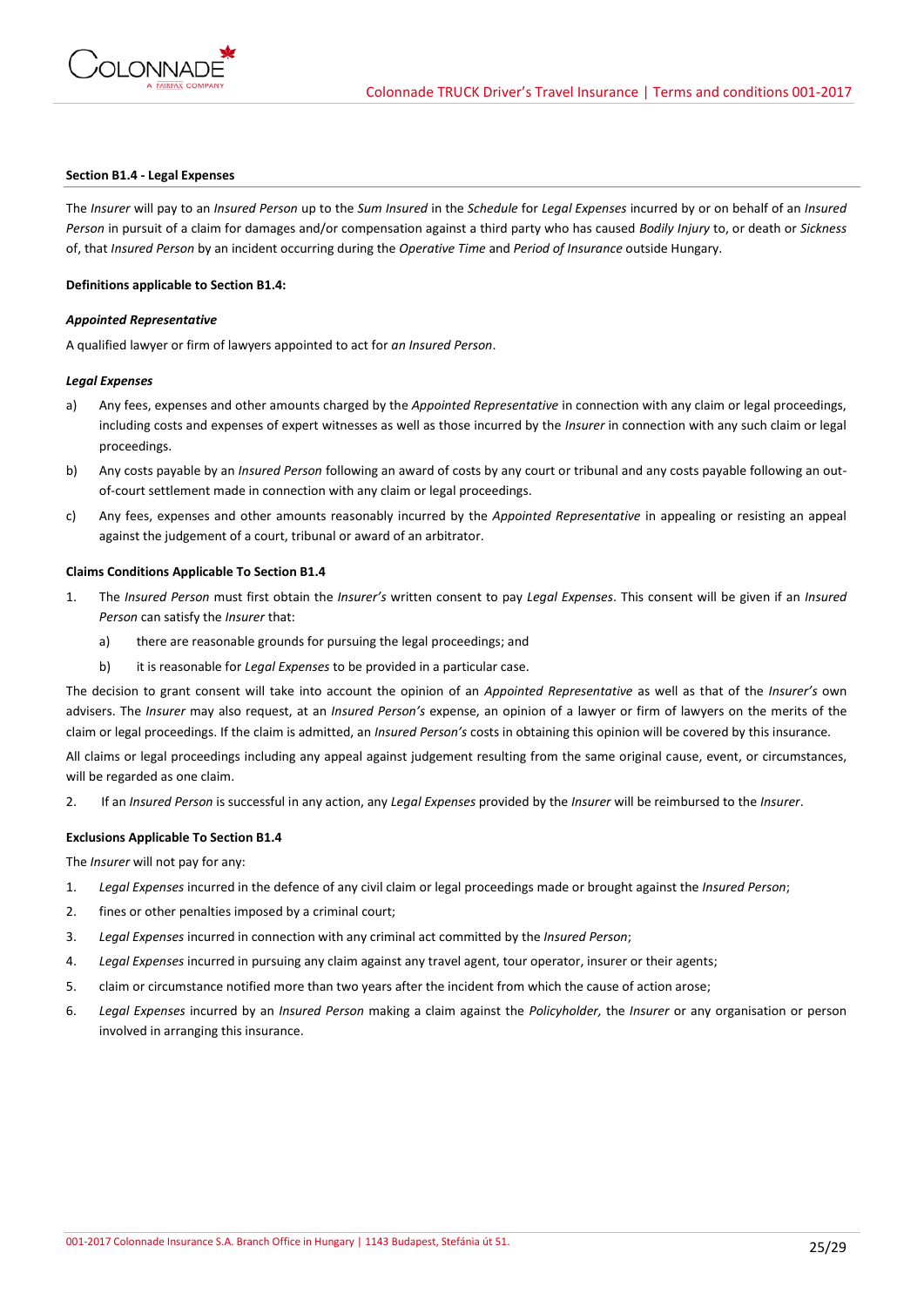

#### **Section B1.5 - Personal Liability**

The *Insurer* will indemnify an *Insured Person* for any legal liability incurred by that *Insured Person* during a *Trip* during the *Operative Time*  and *Period of Insurance* as the result of *Bodily Injury* or *Sickness* of any person, or *Accidental* loss or damage to the property of any person, up to the *Sum Insured* in the *Schedule* which is an aggregate limit for all losses under this policy occurring during each *Period of Insurance*.

### **Provisions applicable to Section B1.5**

- 1. In addition the *Insurer* will pay all costs and expenses incurred with the written consent of the *Insurer* in connection with the defence of any claims against an *Insured Person* which may be the subject of indemnity under this Section.
- 2. No admission of liability, offer, promise or payment will be made without the written consent of the *Insurer*.
- 3. The *Insurer* will, if it considers it necessary, take over and conduct the defence or settlement of any claim against an *Insured Person* and for that purpose can use the *Insured Person's* name. The *Insurer* can conduct the defence however it sees fit. The *Insurer* can prosecute at its own expense and for its own benefit, any claim for indemnity or damages against any other persons.
- 4. The *Insured Person* will give the *Insurer* full assistance in defending or prosecuting any claim and will provide the *Insurer* with any information and documents available to him.

#### **Exclusions applicable to Section B1.5**

The *Insurer* will not pay for any liability which is the result of:

- 1. Bodily injury to, or illness or disease of, any person who is an employee of the *Policyholder* or an *Insured Person* when injury results from their employment by the *Policyholder* or an *Insured Person*,
- 2. Liability arising directly or indirectly by or through, or in connection with, any motorised craft.
- 3. Liability arising directly or indirectly by or through or in connection with:
	- a) the ownership, possession or occupation of land,
	- b) any deliberate or unlawful act,
	- c) the carrying on of any trade, business or profession,
	- d) any racing activity,
- 4. *Accidental* loss or damage to property belonging to, held in trust by, or in the custody or control of the *Policyholder* or an *Insured Person* or any of their employees or any member of an *Insured Person's* family or household,
- 5. Liability attaching to the *Policyholder* or an *Insured Person* under an express term of any contract, unless liability would arise whether or not the express term existed,
- 6. Liability for which payment should be more specifically claimed under any other contract of insurance in the name of the *Policyholder* or an *Insured Person,*
- 7. Any claim where an *Insured Person* is insane or which results from an *Insured Person* being under the influence of or affected by drugs (other than drugs taken under the direction of a *Medical Practitioner*), alcohol, or solvents,
- 8. Any claim resulting from any Acquired Immune Deficiency Syndrome (AIDS) or any AIDS related condition, or sexually transmitted disease suffered by an *Insured Person*
- 9. Liability in respect of fines, penalties or liquidated damages, punitive exemplary or aggravated damages.

#### **Section B2 - Personal Property**

If an *Insured Person* loses, has stolen or suffers damage to *Personal Property* on a *Trip* during the *Operative Time* and *Period of Insurance,* the *Insurer* will indemnify the *Policyholder* or an *Insured Person* for the cost of replacement or repair up to the *Sum Insured* in the *Schedule*.

If the *Insured Person's Personal Property* is temporarily lost for more than four hours during the outward journeys of the *Trip*, the *Insurer* will reimburse up to 200.000.,-HUF towards the cost of buying essential and reasonable replacement items. If the *Personal Property* which has been temporarily lost becomes permanently lost and this results in a claim, the *Insurer* will deduct the amount already paid for temporary loss from the final payment.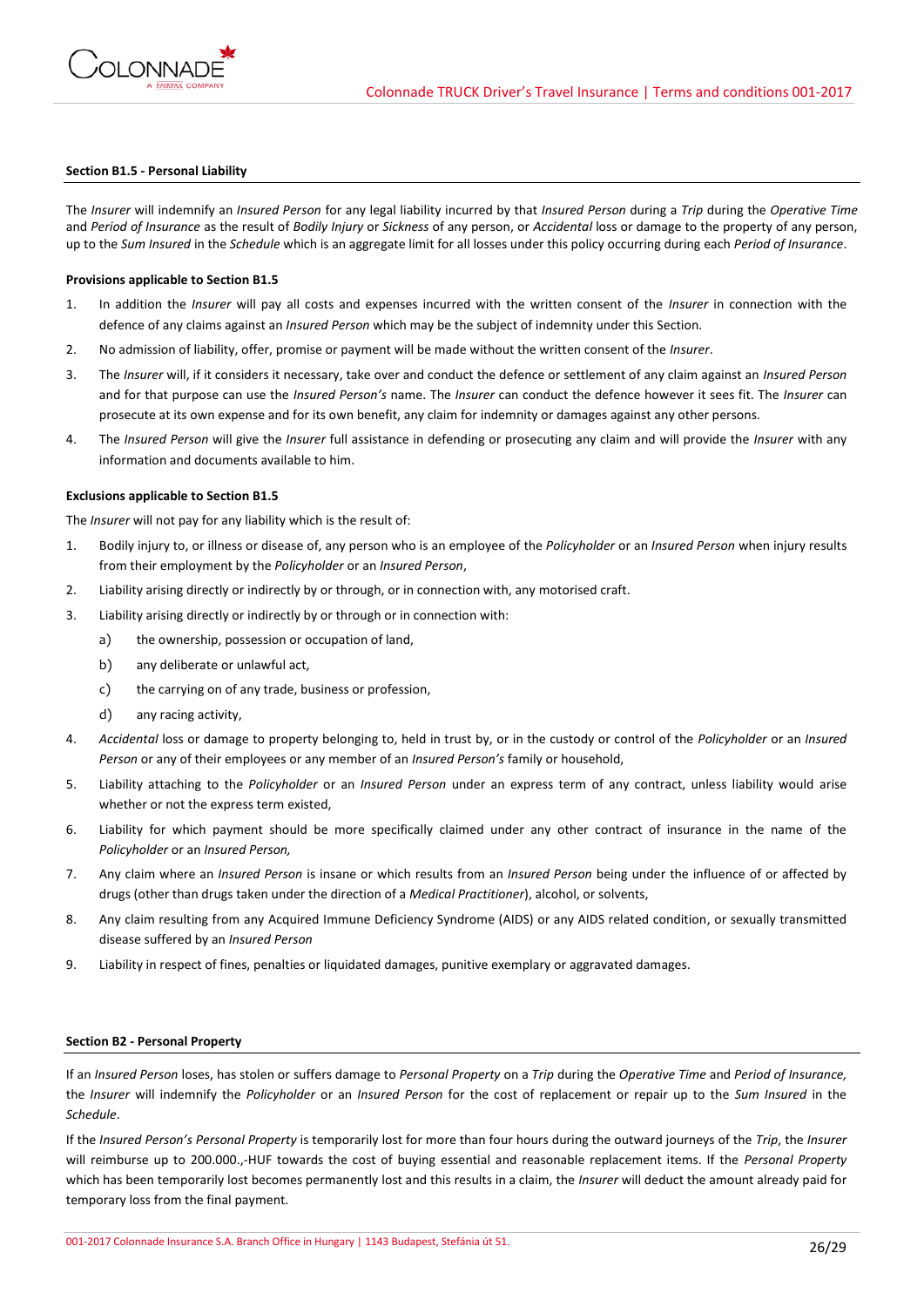

If during the *Operative Time* an *Insured Person* loses or damages his or her passport, identification card, driver's license, car registration, visa, money, travel tickets or other essential travel documents, the *Insurer* will indemnify the *Policyholder* or an *Insured Person* for the reasonable and necessary costs of replacing them including additional travel and accommodation costs, up to 200.000.,-HUF.

## **Definition applicable to Section B2**

## **Personal Property**

Property owned by or in the custody or control of an *Insured Person*.

### **Carrier**

Any licensed operator of a land, sea or air vehicle for the transportation of fare paying passengers.

### **Claims Provisions Applicable To Section B2**

- 1. All claims will be subject to the *Insurer* at its own discretion assessing the value of the claim based on the age and estimated wear and tear of the articles that form the basis of the claim.
- 2. Benefit will be paid by the *Insurer* in excess of any payments made by a *Carrier*. In the event of a claim for loss or damage in transit, the *Insured Person* must give immediate written notice to the relevant *Carrier* and/or to the relevant police authority.
- 3. When a claim is made the *Insured Person* must submit the following documents:
	- a) a copy of any declaration of loss, theft or damage to the relevant *Carrier* or police,
	- b) a copy of the relevant *Carrier* report or police report,
	- c) in the event of loss by *Carrier*  original tickets and baggage slips,
	- d) a list of all *Personal Property* which was stolen, lost or damaged including the date and place of purchase and purchase value,
	- e) original proof of purchase of the lost, stolen or damaged items., if available,
	- f) original purchase receipts are required in the event of claims regarding goods purchased during the *Trip*.
	- g) Suitable proof of any actual payments made by the *Carrier* to the *Insured Person*.

### **Exclusions Applicable To Section B2**

The *Insurer* will not pay for:

- 1. Any item valued at more than 300.000,-HUF unless the *Policyholder* or an *Insured Person* bears the first 25% of any amount in excess of 300.000,.HUF, up to the replacement value of the item or the *Sum Insured* if less.
- 2. Loss due to chipping, scratching or breakage of glass, china or other fragile articles, unless due to fire, theft or accident to the conveyance in which they were being transported,
- 3. Loss or damage to sports equipment whilst in use.
- 4. Loss or damage due to:
	- a) moth, vermin, wear and tear, atmospheric or climatic conditions or gradual deterioration,
	- b) mechanical or electrical failure or breakdown,
	- c) any process of cleaning, dying, restoring, repairing or alteration,
	- d) loss of *Money* (as defined under Section B3), bonds, negotiable instruments and securities of any kind,
	- e) loss or damage caused by delay, detention or confiscation by order of any Government or Public
	- f) Authority,
	- g) loss of or damage to vehicles, their accessories or spare parts,
	- h) Theft from a motor vehicle unless entry to such vehicle is gained by visible, violent and forcible means and theft of items in clear view,
	- i) Loss of or damage to *Personal Property* sent as freight or under an air waybill or bill of lading or via a courier.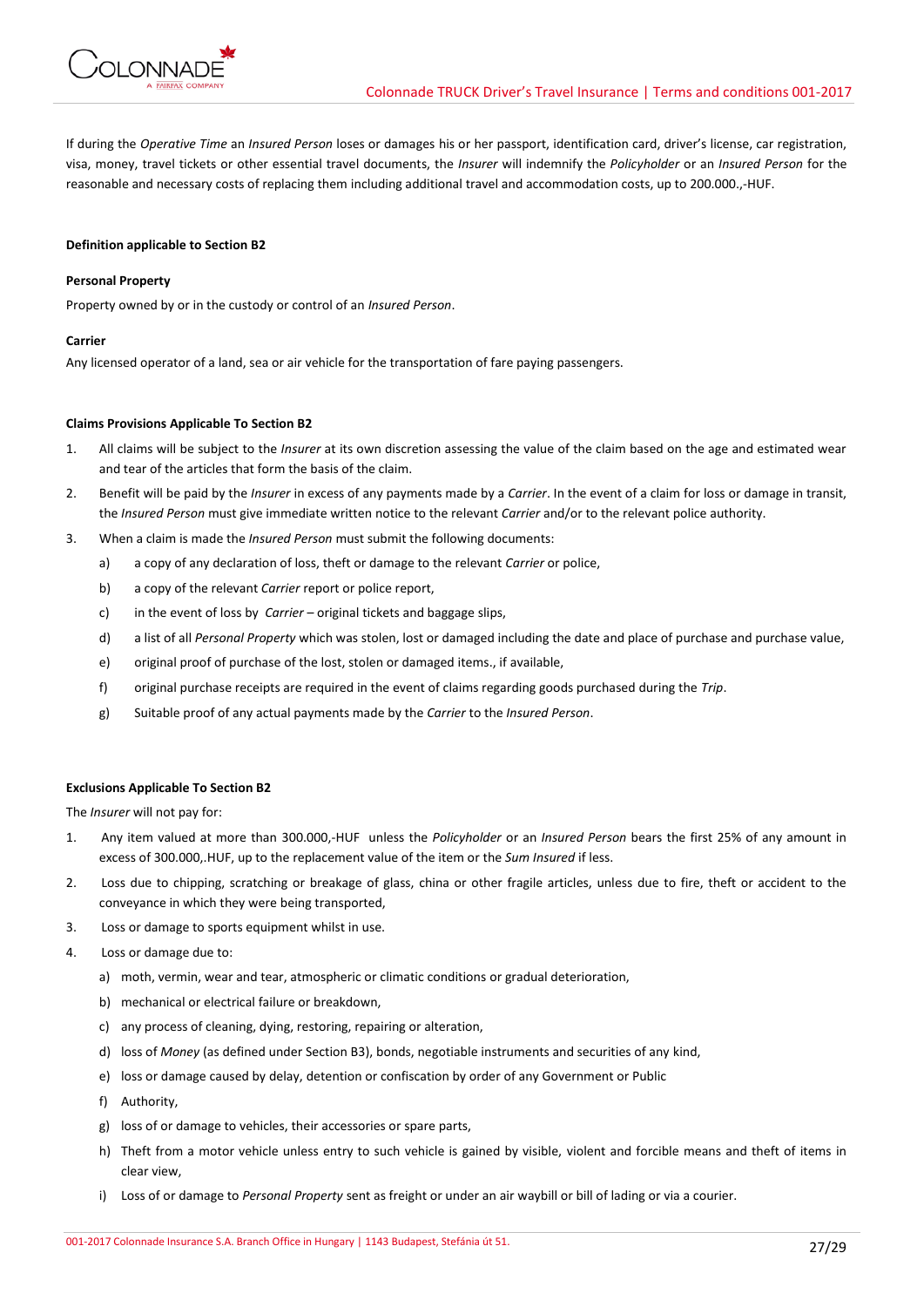

## **Section B3 - Replacement**

Where a *Trip* has to be cut short following departure, as a result of any cause outside the *Policyholder's* or an *Insured Person's* control the *Insurer* will pay for the additional costs necessarily incurred of travel and accommodation up to the *Sum Insured* shown in the *Schedule* less any amount recoverable elsewhere:

- a) to return an *Insured Person* to Hungary or *Permanent Country of Residence*
- b) to send a replacement to assume the duties of the original *Insured Person*.

Valid from May 1st, 2017